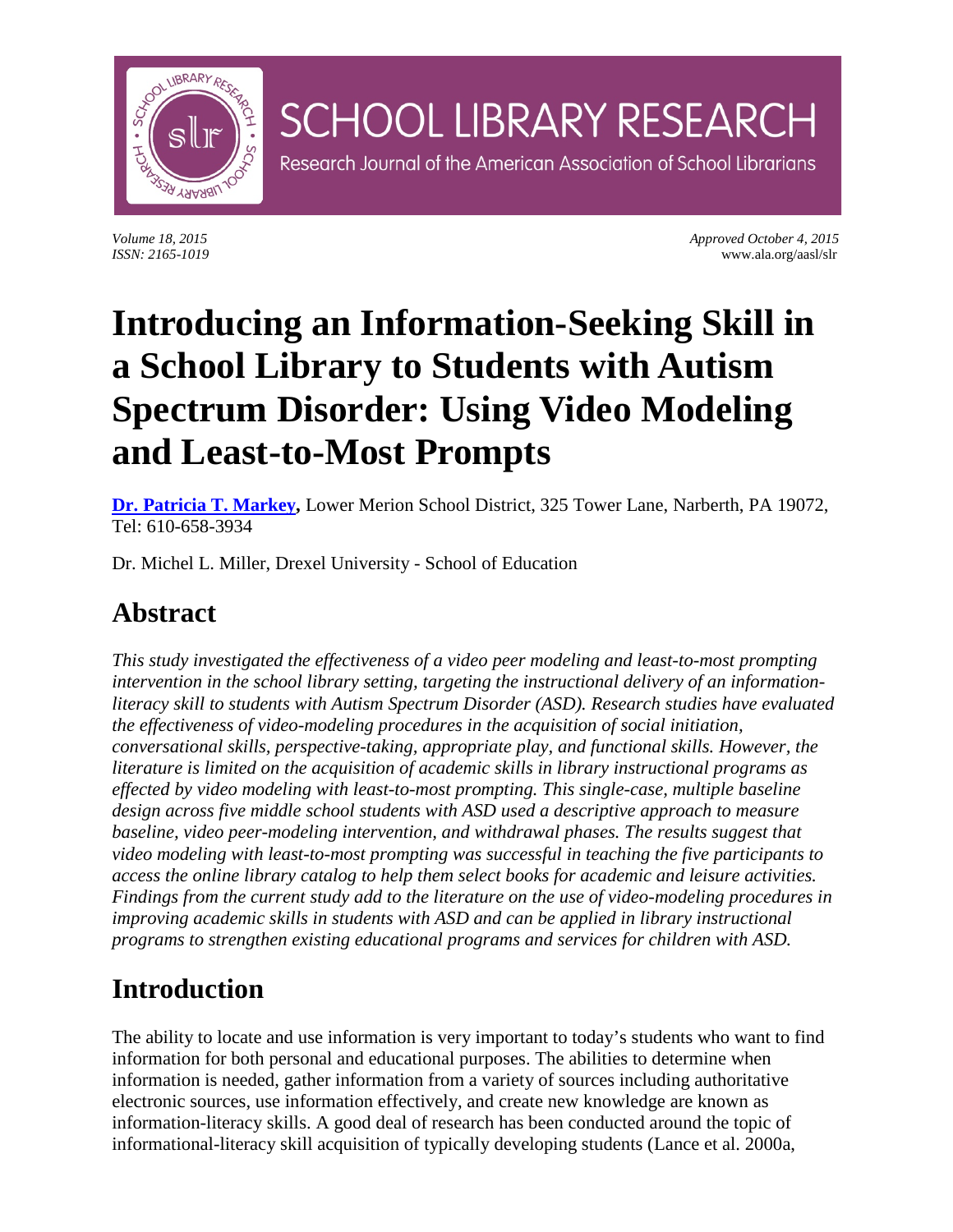2000b; Kachel et al. 2013). Fewer studies have focused specifically on determining whether instructional techniques in the school library setting differentially impact the skill development of students with Autism Spectrum Disorder (ASD) or identifying which instructional practices are effective to teach these skills to this population (Allen 2008; Bonnici, Maatta, and Wells 2009; Ennis-Cole and Smith 2011; Farmer 2009; Murray 2002). Using guidelines provided by ALA's Library Bill of Rights and Student Library Bill of Rights and AASL's *Standards for the 21st-Century Learner*, professional librarians have been proactive in initiating programs to provide support and training to their staff in order to meet the needs of students with special needs. (AASL 2009; ALA 2009, 2014; Allen and Hughes-Hassell 2010; Farmer 2013; Gavigan and Kurtts 2009).

The number of students identified as having ASD and qualifying for special education services has rapidly increased in recent decades. In 2011 13 percent, or 6.4 million, of the 49.8 million children enrolled in public schools, received special education services (Brault 2012; Buescher et al. 2014; NCES 2014). Approximately seven percent, or 455,000, of these 6.4 million children were three- to twenty-one-year-olds classified as having ASD and receiving public school special education services (NCES 2014). This number was an increase from the 22,664 students with ASD enrolled in special education programs in 1994 and the 94,000 enrolled in special education programs in 2000 (CDC 2014; NCES 2014). Today, it is estimated that one in every sixty-eight children is diagnosed with autism, making it more common than childhood cancer, juvenile diabetes, and pediatric AIDS combined (CDC 2014). Inevitably, based on these population statistics, school librarians will need to serve students with ASD.

## **Purpose and Significance of the Study**

The purpose of this study was to evaluate the effects of implementing a video-modeling and least-to-most prompting intervention strategy within a school library setting to teach an information-literacy skill to students with ASD. There is a lack of research on effective, evidence-based instructional practices to deliver information-literacy skill instruction in library settings while addressing the special learning styles of students with ASD. The significance of this study is that it demonstrates an effective instructional strategy that school librarians can implement, leading to improved information-seeking skills in students with ASD.

## **Key Terms**

Prompts are defined as "extra or artificial" stimuli that are given to children to increase their ability to make correct responses. Initially, instruction is provided on the desired behavior or skill to be learned, and the student is asked to respond or do the task without prompts. If the student does not respond within a set amount of time, more help is given until the child makes the correct response. Least-to-most prompts are a sequence of cues that are given by an instructor. These cues begin with minimal assistance and progress to more support if needed. A common least-to-most prompting system includes verbal prompts, gestures, modeling, and physical prompts (MacDuff, Krantz, and McClannahan 2001).

Video modeling is a strength-based instructional strategy that focuses on a student's talent or strongest learning modality rather than on his or her weaknesses. Video modeling is an observational learning technique that uses a video demonstration of a targeted skill or task being performed by a "model" and then imitation of the behavior by the individual viewing the video. There are several video-modeling perspectives: self, adult, peer, point-of-view, and mixed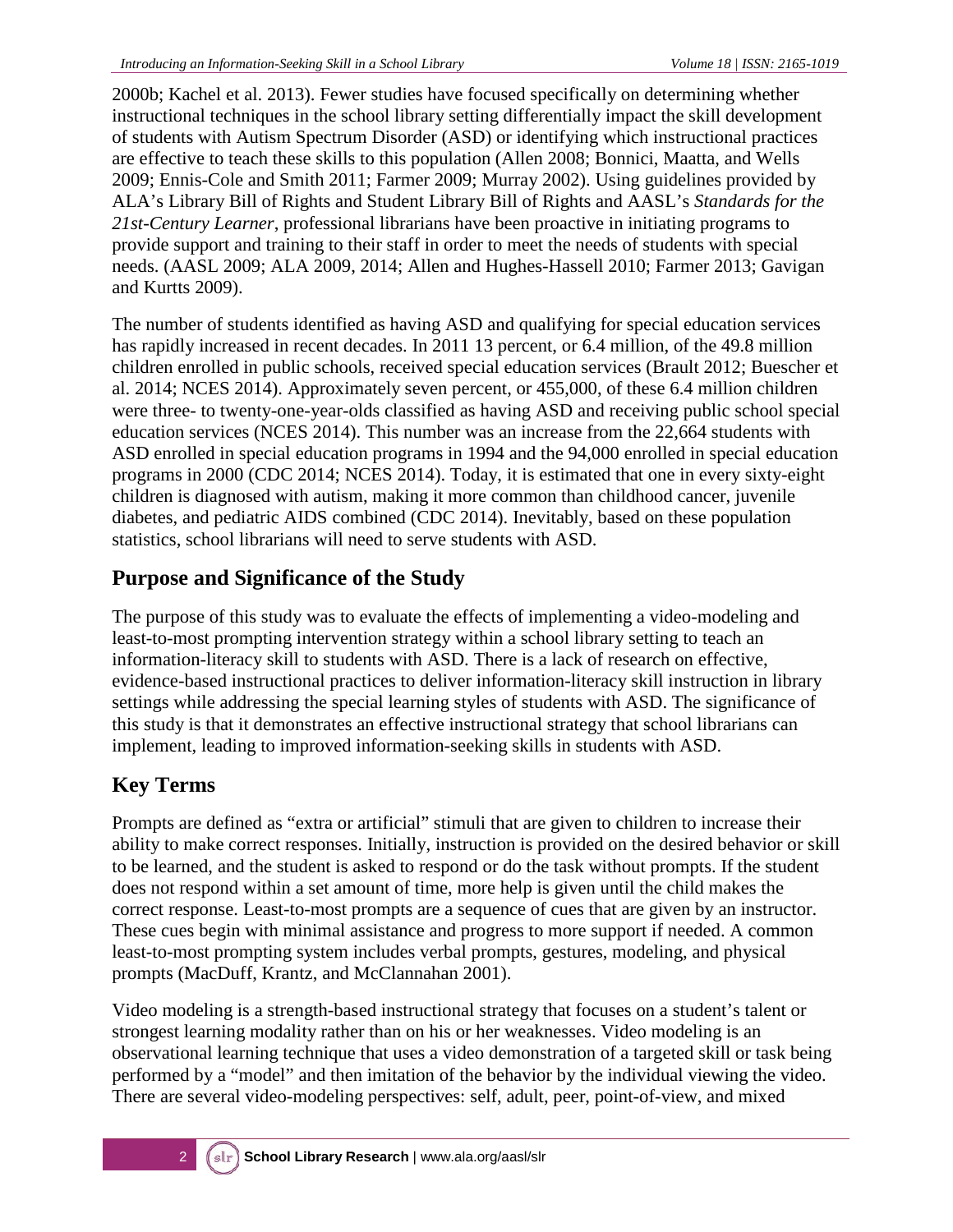methods. Each of these formats has been shown to be successful as an intervention strategy for students with ASD (McCoy and Hermansen 2007).

# **Literature Review**

## **Overview**

First, this literature review discusses the theoretical basis for video modeling and least-to-most prompts. Next, it provides an in-depth look at the research regarding video modeling and why it is considered an evidence-based practice for instructing students with ASD. The literature on effectiveness of combining prompts with video modeling is then discussed.

## **Theoretical Basis for Video Modeling**

The theoretical basis for video modeling can be attributed to the theories of social learning and self-efficacy as identified by Albert Bandura (1969, 1997) and the theory of social development by Lev Vygotsky (Berk 2005). The theory of social learning emphasizes the ability to learn based on observing a model or receiving instructions without experiencing the behavior beforehand. Although Bandura believed "observational learning" occurred intentionally or accidently, video modeling is a strategy that can intentionally promote this learning modality.

One of the major themes in Vygotsky's social development theory is the Zone of Proximal Development (ZPD). ZPD is considered the distance between a student's ability to perform a task guided by a more knowledgeable other (MKO), an individual who has a better understanding or higher ability level than the learner, and the student's ability to solve the problem independently. According to Vygotsky, learning occurred in this zone. In videomodeling interventions that incorporate least-to-most prompts, both adults and peers that are more knowledgeable in performing the targeted task may provide models and support to the lessadvanced learner (Berk 2005). Combining video modeling with least-to-most prompts ensures that the learner has opportunities to complete steps in a skill independently but also provides prompting when needed to eliminate undue frustration for the student, providing appropriate supports to keep learners in the ZPD.

## **Video-Modeling Intervention Strategies**

Video modeling is an intervention strategy that has been used successfully to modify and improve functional, behavioral, and academic skills in students with ASD. It is a technique that uses videos rather than live (*in vivo*) instruction for children, adolescents, and adults to observe and imitate the desired behavior or skill (McCoy and Hermansen 2007). Research findings provide evidence that this procedure increases the learner's capacity to memorize, imitate, generalize, and maintain these observed behaviors (Hitchcock, Dowrick, and Prater 2003). Video modeling also allows students to learn at their own pace, review cues and directions, rely less frequently on teacher prompts, and increase independent learning (Kagohara 2011). Advantages for the teacher are that, once the videos have been created, delivery is convenient and students can independently and repeatedly review the videos, playing individual steps as needed.

Video modeling has been used effectively for over forty years in a variety of settings, with a diverse group of participants, including children, adolescents, and adults with behavioral and cognitive disabilities, as well as with students at risk for academic failure. Partly in response to positive study outcomes and ease of use, video modeling has become a popular tool as an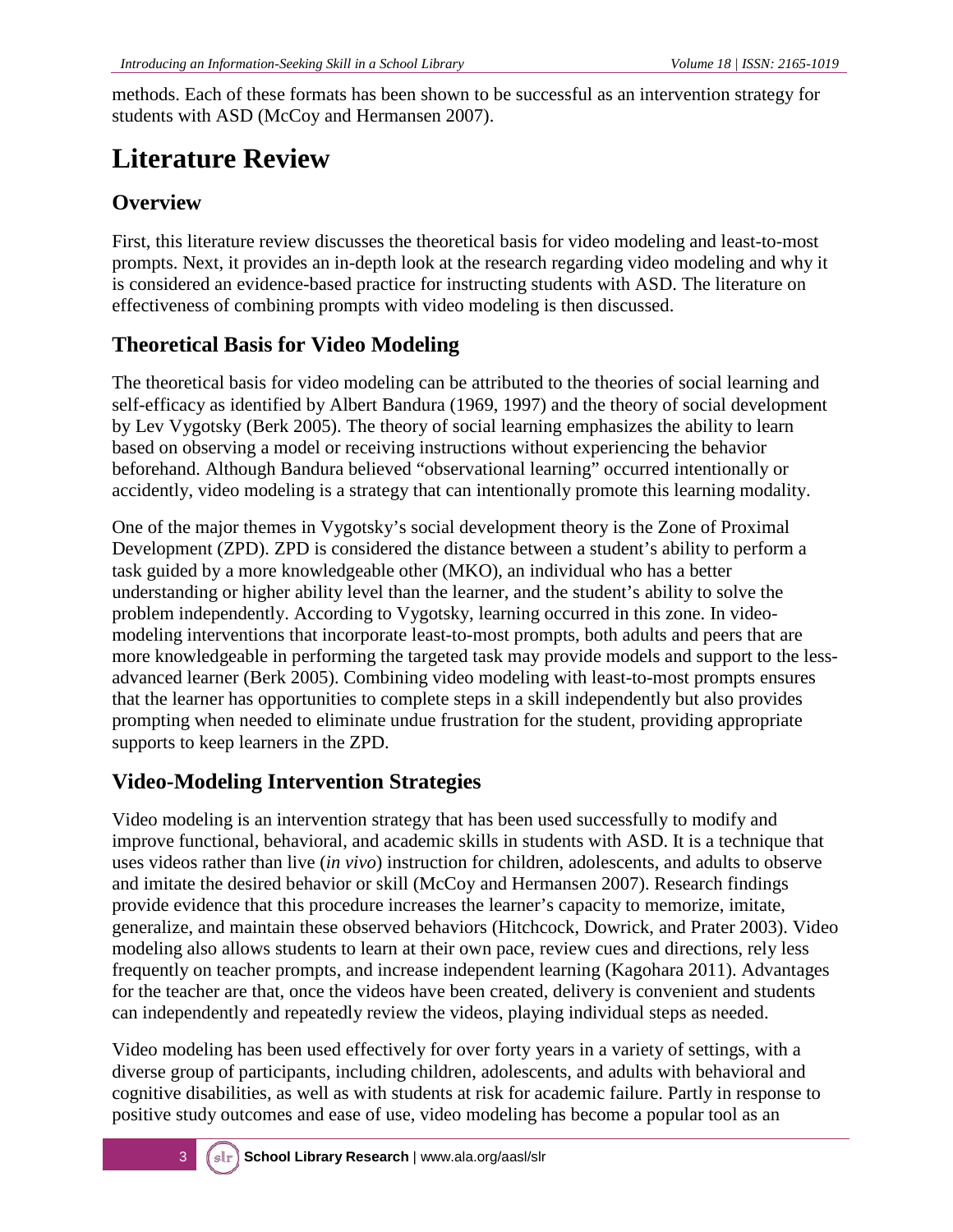educational intervention with individuals with ASD (Delano 2007a, 2007b; Dowrick 1999; Hitchcock, Dowrick, and Prater 2003; McCoy and Hermansen 2007). Allison Lowry Apple et al. (2005) found video modeling also to be effective in teaching social behaviors, but the results are more positive when followed by additional practice, verbal prompts, and role-playing.

Many instructional strategies target a learning modality that does not build on the strengths of students with ASD. Video modeling, on the other hand, is a strength-based educationalprogramming intervention that focuses on the students' visual strengths rather than their weaknesses (McCoy and Hermansen 2007). Video modeling emphasizes what an individual with ASD is capable of achieving through a visual modality instead of what that individual may have difficultly learning without visual supports.

According to Kathleen McCoy and Emily Hermansen (2007), providing videos for students to observe behavioral, functional, and academic skills places emphasis on the video-based instructional stimulus, which is delivered in a standardized manner, instead of a live scenario, which may be delivered differently each time. Although early studies focused on the use of video self-modeling (VSM), McCoy and Hermansen examined five types of video-modeling intervention studies—adult, peer, self, point-of-view, and mixed methods—to determine the efficacy of using these intervention strategies with students with ASD. Each modeling perspective technique has been shown to have benefits, as well as drawbacks, and has shown varying levels of effectiveness in studies. Models shown to have the most positive impact on student outcomes are peer and self-modeling. Several studies included in this meta-analysis indicate that the use of video-modeling techniques with other teaching strategies may have an influence on the positive outcome of the interventions.

#### **Adult Video Modeling**

Adult video modeling, in which an adult, such as a teacher, parent, or an unfamiliar person, demonstrates the targeted behavior, has been shown to be successful in interventions used to improve behavioral or functional skills for students with ASD. Adult video modeling has also been shown to be easier than peer- or self-modeling to design and requires less editing and training of the model, making it time- and cost-effective (Ayres and Langone 2007; Charlop-Christy and Daneshvar 2003; Cihak and Schrader 2008).

#### **Video Peer Modeling**

Peer models used in video peer modeling are usually the same age and gender as the learner. Peers can be either familiar to the participant (classmate or sibling) or an unknown model. Researchers have found that video peer modeling with a peer similar in age to the subject or video self-modeling is often more effective in achieving positive results than using adults (Apple et al. 2005; Nikopoulos and Keenan 2003). In this method, researchers film the model describing each step as it is performed when teaching a specific task (Ganz, Earles-Vollrath, and Cook 2011).

Christos K. Nikopoulos and Michael Keenan (2004) examined the effects of video-modeling intervention using a peer model, and the experimenter engaged in socially interactive play. Three children with ASD between the ages of seven and nine were shown the video and then their play and social initiations were measured. Findings showed that social initiations and play skills measured during baseline were enhanced after the children viewed the video. Follow-up tests were completed at one- and three-month intervals, showing that these skills were maintained.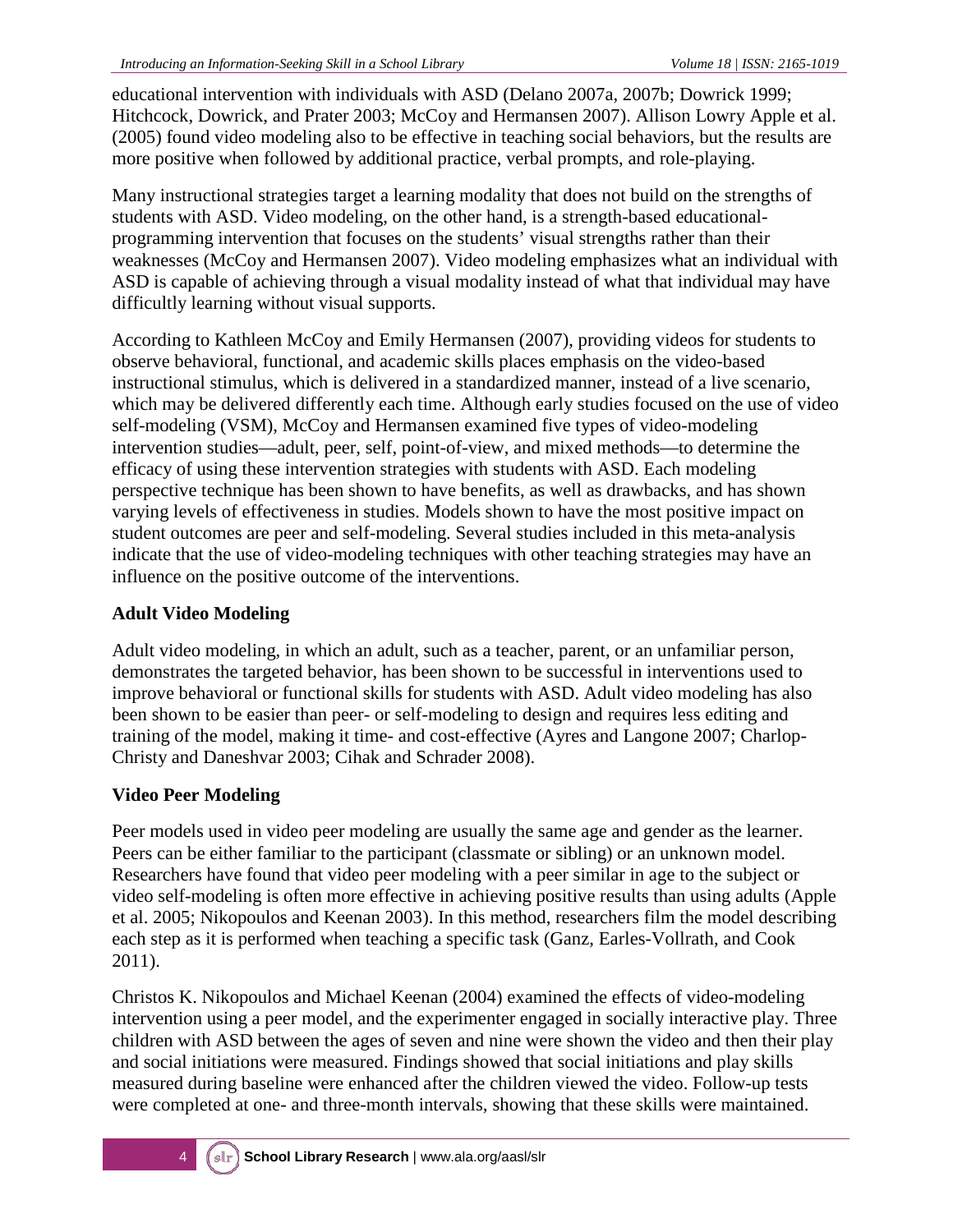#### **Video Self-Modeling**

Video self-modeling (VSM) techniques involve filming the participant performing the targeted behavior or skill. Students then are shown an edited video of themselves exhibiting appropriate and effective actions; inappropriate behavior or mistakes in the skill have been edited out. The video can be used as a positive self-review in which learners observe themselves successfully performing the targeted behavior or as a feed-forward approach in which the participant is shown performing a behavior or skill that (unedited) is above his or her current capacity of performance (Hitchcock, Dowrick, and Prater 2003).

In 2003 Caryl H. Hitchcock, Peter W. Dowrick, and Mary Anne Prater reviewed almost two hundred applications of video self-modeling that had been implemented over the previous three decades and the reported outcomes of these uses of video self-modeling. To determine the validity of positive outcomes of the studies, those researchers examined the videos that had been used within a school-based setting to promote academic and behavioral skills. Only eighteen studies met the authors' strict criteria for inclusion in this review. The authors concluded that all eighteen studies showed evidence of moderate to strong positive outcomes related to the VSM intervention. A variety of video-modeling techniques were used in these studies, with four combining self-video and other interventions such as verbal praise from adults.

Eight years later, Mary Anne Prater et al. (2012) again analyzed video self-modeling research studies used within the school setting to determine the efficacy and effectiveness of VSM in improving student performance. When selecting studies to be included in the 2012 review, the authors found nearly 650 video self-modeling interventions. Unlike their previous review, only VSM interventions that specifically targeted academic achievement were included in the analysis. The literature shows limited use of VSM to improve academic performance, and the authors located only eight studies that met their criteria. Of the eight studies examined, only two included participants with ASD (Delano 2007a; Marcus and Wilder 2009). It was also noted that, unlike the findings of the 2003 review, the 2012 research revealed that video self-modeling had gained in popularity as a technique to improve behavioral skills, especially in students with disabilities or at risk of failure. Improvement in technological tools, lowered equipment costs, and increased availability of video-editing software applications have made VSM a more popular form of intervention being used by educators. Monica E. Delano has cautioned that skill development is "only meaningful if the skills are useful in normalized settings" (2007b, 40).

#### **Point-of-View Videos**

Several research groups have analyzed research studies of video modeling, focusing on specifically targeted skills acquisition and different video-modeling perspectives to measure their effectiveness in improving behavioral and academic skills (Ayres and Langone 2007; Bellini and Akullian 2007; Cihak and Schrader 2008; Hitchcock, Dowrick, and Prater 2003; McCoy and Hermansen 2007; Prater et al. 2012). Point-of-view videos are shot from the perspective of the participant as if he or she were engaged in the targeted activity. This type of video is created by placing a camera at the shoulder of the model, with only the model's hands visible as the learning objective is performed. Point-of-view modeling is a relatively new type and was first used by Laura Schreibman, Christina Whalen, and Aubyn C. Stahmer (2000). This modeling perspective was found to be effective in teaching play skills, self-help skills, and functional skills, and in priming students for transitions.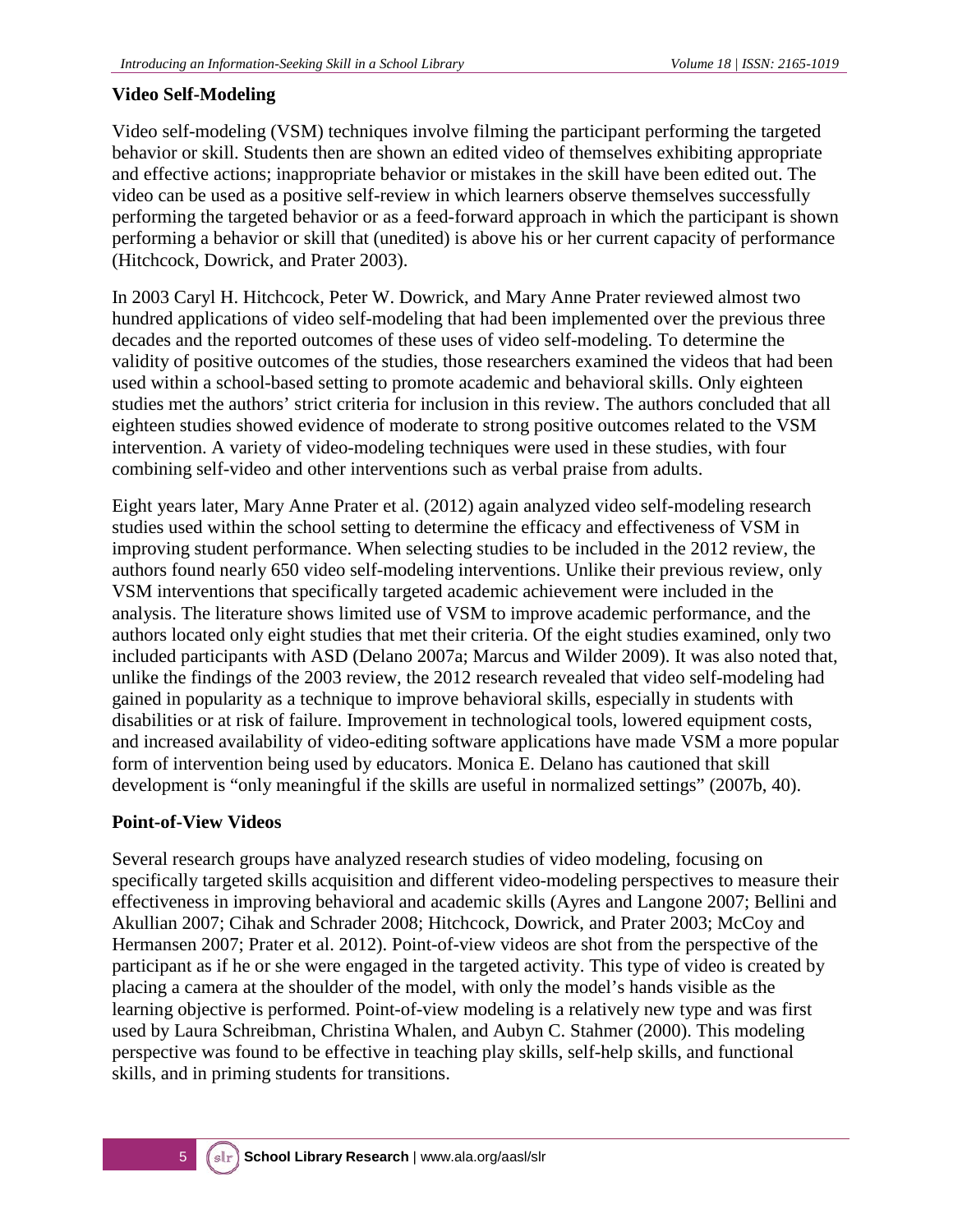Debora M. Kagohara et al. (2011) used a subjective point-of-view video-modeling intervention to teach two students with ASD to check the spelling of words using the spell-check function included in word-processing software programs. During the baseline phase, the students had little success performing the steps of the task with less than 40 percent correct results. The students were then introduced to a video model of the task; the students used an iPad to view the video. The modeling of the task was filmed using a point-of-view perspective, showing the participants what the activity should look like if they were actually performing the task. During the intervention phase the two participants completed the spell-checking task correctly between 76 and 100 percent of the time. Follow-up data on both participants showed 100 percent correct performance.

#### **Video Modeling as an Evidence-Based Practice**

In a meta-analysis of video-modeling interventions, Scott Bellini and Jennifer Akullian (2007) evaluated twenty-three single-subject studies to determine the effectiveness of video modeling and video self-modeling interventions for children and adolescents with ASD. The study was undertaken to examine whether or not video-modeling interventions meet the Council for Exceptional Children's criteria for evidence-based instruction. Based on Bellini and Akullian's meta-analysis, they concluded that video-modeling interventions meet the criteria for evidencebased practices as developed by Robert H. Horner et al. (2005).

Quality indicators for meeting the criteria of evidence-based practices include measurement of intervention fidelity, social validity of the intervention, and the dependent variables. According to Bellini and Akullian, intervention fidelity measurements are essential in determining whether the intervention was implemented as intended. Intervention fidelity can be measured by documentation of how often the video is shown, any events that could prevent the video from being viewed, absences, behavioral problems, and whether the participant is attending to the video (2007, 283). Social validity refers to the social importance and acceptability of treatment goals, procedures, and outcomes from the perspective of the consumer of the services (Schwartz and Baer 1991). During meta-analyses of video-modeling interventions conducted by Bellini and Akullian (2007) and Delano (2007a), only five research studies that measured video-modeling intervention treatment for social validity were found. Bellini and Akullian (2007) pointed out that, although studies do not always include documentation of intervention fidelity and social validity, this absence does not necessarily indicate lack of success, but can impact the development of new or existing interventions. Bellini and Akullian provided information on how to create checklists or documents that can easily measure the social validity of a research study, including "impressions of the child's progress and… asking the child herself whether or not the child enjoys watching the videos." Delano has recommended that future research studies "include assessment of social validity of intervention goals, procedures, and outcomes" (2007b, 39).

## **Prompting Strategies**

To acquire new skills, all learners, including persons with ASD, need to practice skills and receive feedback (MacDuff, Krantz, and McClannahan 2001). However, to master desired skills or behaviors, persons with ASD, who often do not respond to seemingly obvious cues, need additional explicate supports. Prompts are considered "auxiliary" or "artificial" stimuli (MacDuff, Krantz, and McClannahan 2001, 38) or supports that have been proven effective in eliciting the correct response. Prompts are often delivered verbally or by means of gestures,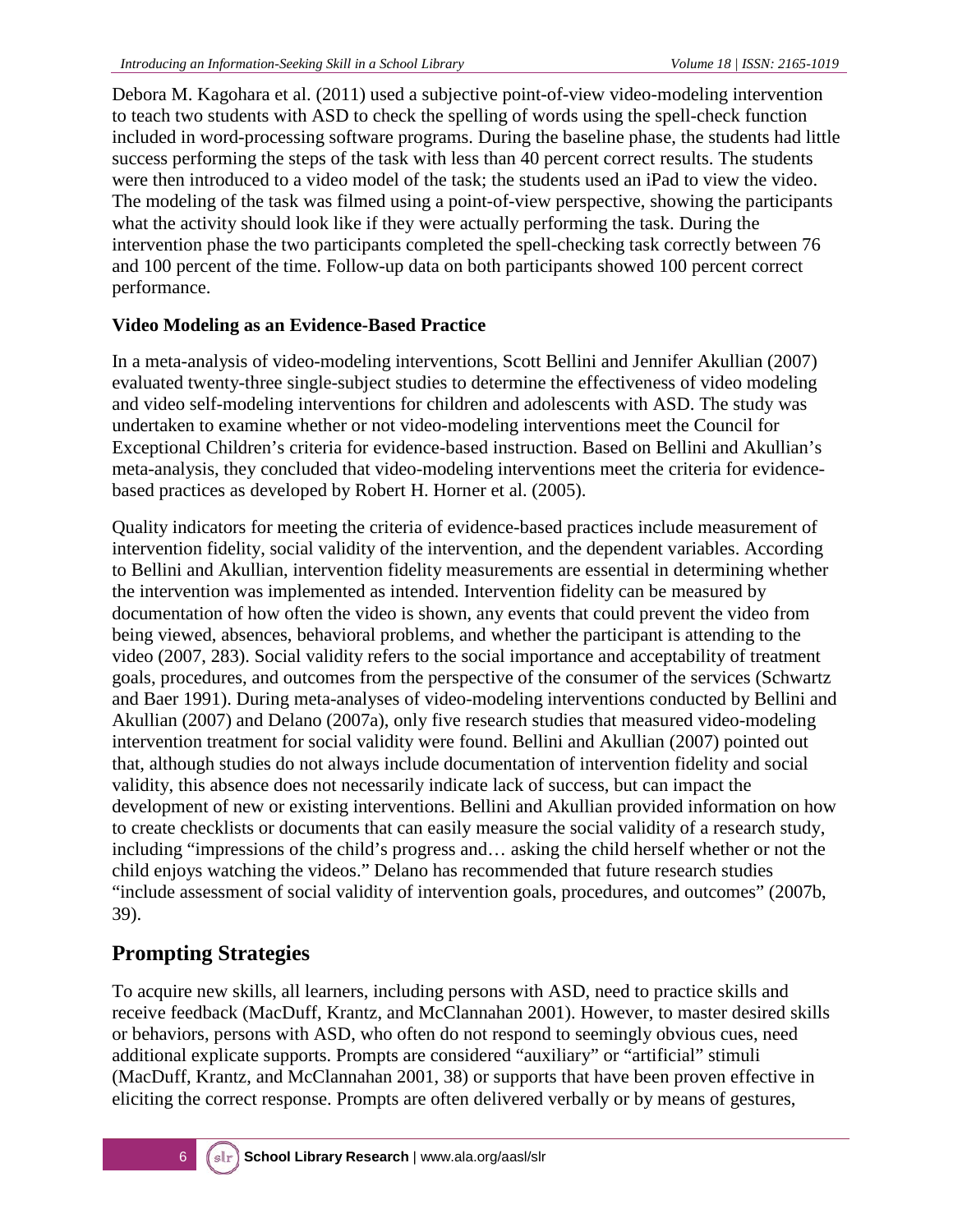modeling, or providing physical guidance to increase the chance that the learner will make the correct response (Krantz and McClannahan 1993).

In 1999 Gregory S. MacDuff, Patricia J. Krantz, and Lynn E. McClannahan reviewed 268 journal articles and book chapters, and found that verbal prompts were the most commonly used auxiliary cues, with modeling of the target behavior or skill the second most common type of prompt (2001). Studies reporting the use of modeling prompts included both *in vivo* and videotaped models. Many of these studies used prompts in conjunction with other intervention techniques; none of the studies reported the use of modeling prompts alone.

Although prompts can help facilitate the acquisition of new behaviors or skills, mastery of these skills is considered successful only if the skills are performed correctly and independently after prompts are removed. MacDuff, Krantz, and McClannahan described the six most frequently used "prompting packages" (2001, 40) that combine several prompting sequences to assist persons with ASD in acquiring new skills or behaviors.

A least-to-most prompting strategy begins with minimal assistance; assistance is increased to more support if the desired response is not received. If the student does not respond after a short (five- to ten-second) delay, the teacher provides help, using the least intrusive prompt, often beginning with verbal prompts, and then progressing—if necessary—through gestures, modeling, and manual or physical prompts.

In contrast, most-to-least prompting provides the learner with the amount of support needed to successfully acquire a new skill, with gradual reduction of prompting until the task can be completed independently. Most-to-least prompts include "physical guidance, partial physical guidance, modeling, gestural prompts, and verbal instructions" (MacDuff, Krantz, and McClannahan 2001, 41).

Delayed prompting strategies encourage fading of the prompts (that is, reducing the strength or frequency of the prompts) by providing a prompt only after a brief period of time has elapsed between the stimulus that should elicit the behavior and the delivery of the prompt. This type of prompt has been shown to be effective for teaching new skills. However, Moshe Oppenheimer, Richard R. Saunders, and Joseph E. Spradlin (1993), found that delayed prompting might result in dependence on the prompts by causing the learner to wait for the prompt instead of attempting to respond independently.

Graduated guidance consists of manual prompts that are faded by changing the intensity of the prompts or the location of their delivery. This prompting sequence might start with hand-overhand prompts, faded to prompts at the wrist, arm, elbow, and shoulder. The next step in the prompting strategy might include shadowing the learner's movements without physical contact. This approach is often used in combination with other prompting procedures.

## **Promoting Strategies Incorporated into Video-Modeling Interventions**

In 1994 Paulo R. Alcantara conducted one of the first studies to incorporate video-modeling intervention accompanied by a least-to-most prompting strategy. Calling this intervention a "videotape instructional package" (1994, 41), Alcantara sought to teach three students with ASD how to shop for groceries. Students were shown videotapes of an adult instructor modeling the desired 32-step task, and then immediately taken to a grocery store in the community and provided on-site verbal prompts, reminders, and reinforcements to assist them in the acquisition of grocery-purchasing skills. When study participants were unable to independently complete all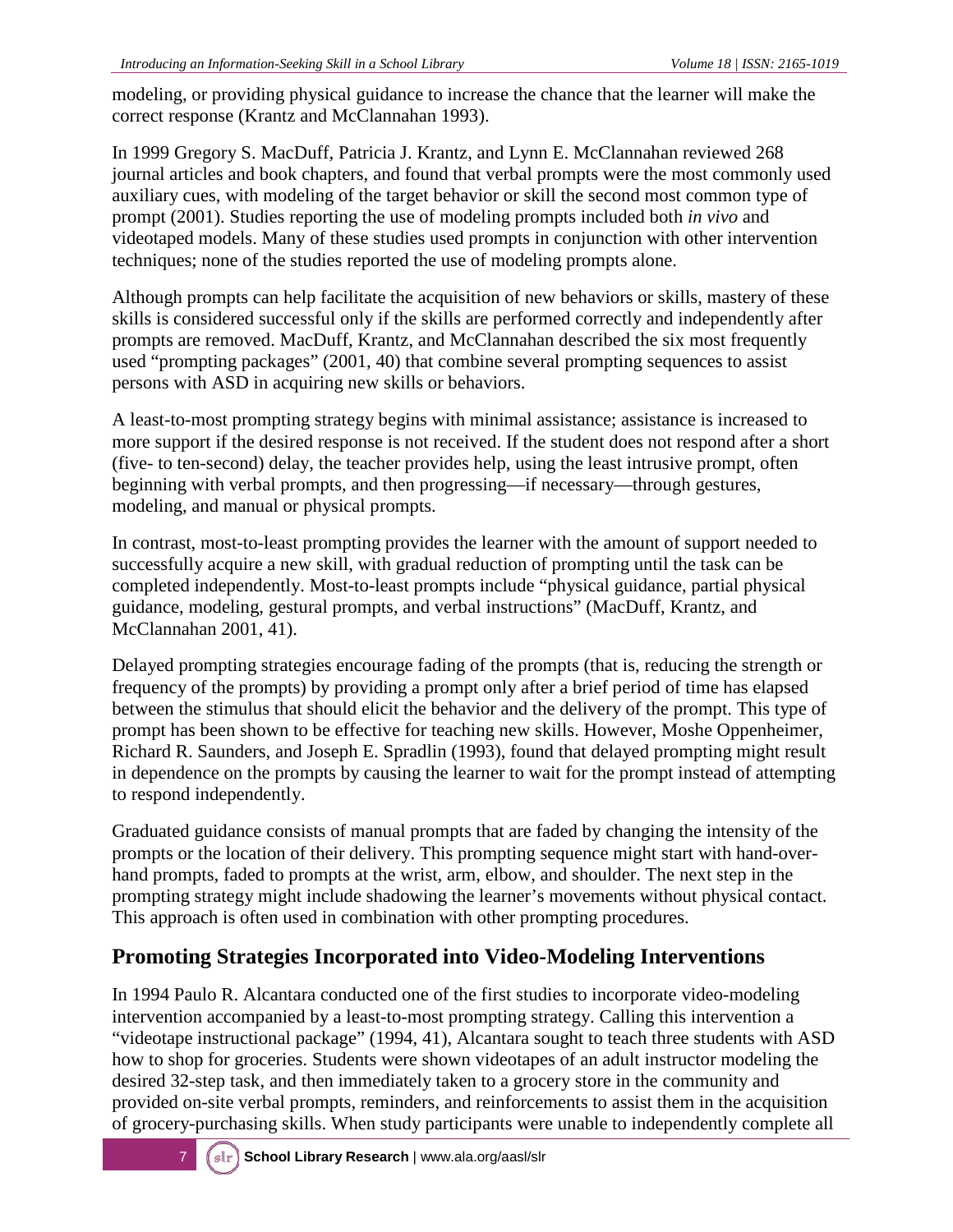the steps in the purchasing task, a least-to-most prompting system was added. The instructor would first provide a verbal prompt. If the student did not respond to this prompt, the instructor modeled the step. Finally, if the student still did not respond to the modeled prompt, the instructor provided physical guidance to help the student accomplish the step. The results of the study showed that the study participants were successful in mastering the skills being taught in this intervention "package." However, Alcantara noted that it was difficult to determine whether videotaped modeling alone could have delivered the same results (1994).

Natalie T. Murzynski and Jason C. Bourret (2007) compared a video model combined with leastto-most prompting treatment with a treatment design using least-to-most prompting alone to teach daily living skills to two boys with ASD. The authors designed this study specifically because previous studies "had not thoroughly examined the supplementary effects of combining these two procedures" (2007, 147). Their results showed that study participants were able to acquire the desired behavior with fewer sessions during the treatments that combined video modeling and least-to-most prompting treatments than in the sessions using only least-to-most prompting.

Smita Shulka-Mehta, Trube Miller, and Kevin J. Callahan conducted a meta-analysis to evaluate the effectiveness of different video-instruction strategies (video modeling, video self-modeling, and point-of-view video modeling) for teaching skills to children with ASD. In their report, the team provided this description of video modeling, which includes a system of prompts as part of the video-modeling treatment procedure:

VM is described as a process where (a) a person is asked to watch a video prior to instruction in the target skill, (b) the target skill is modeled by an adult or peer within the activity context, (c) the instructor provides prompts and reinforcers to the person for attending to relevant stimuli, and (d) the person then imitates the behavior of the model when provided with the opportunity to perform the skills displayed in the video. (2010, 23)

## **Conclusions Regarding Video-Modeling Intervention Strategies**

The literature indicates that video modeling is an effective tool to improve skills in individuals with ASD. Reasons for this effectiveness may be because video modeling reduces demands on attention and language, does not require social interactions with teachers or peers, and provides information in visual format (Sherer et al. 2001). However, there is a gap in the literature concerning research studies examining the effectiveness of the use of video-modeling techniques for the acquisition of academic skills within the library setting to improve the learning outcomes of students with ASD. For this study, video peer modeling accompanied by least-to-most prompts filmed with a point-of-view perspective were chosen to teach information-literacy skills to students with ASD. Peer modeling was chosen because research shows that modeling by peers is often more effective than modeling by adults (Apple et al. 2005; Nikopoulos and Keenan 2003). Video self-modeling was ruled out because exposure of the students with ASD to the informational-literacy skill would require instruction prior to the intervention sessions. Point-ofview perspective was critical to the intervention because it allowed the student with ASD to see the computer screen while watching the peer model each step. This study is one of the few research studies to use point-of-view modeling and to investigate its efficacy in the acquisition of academic skills.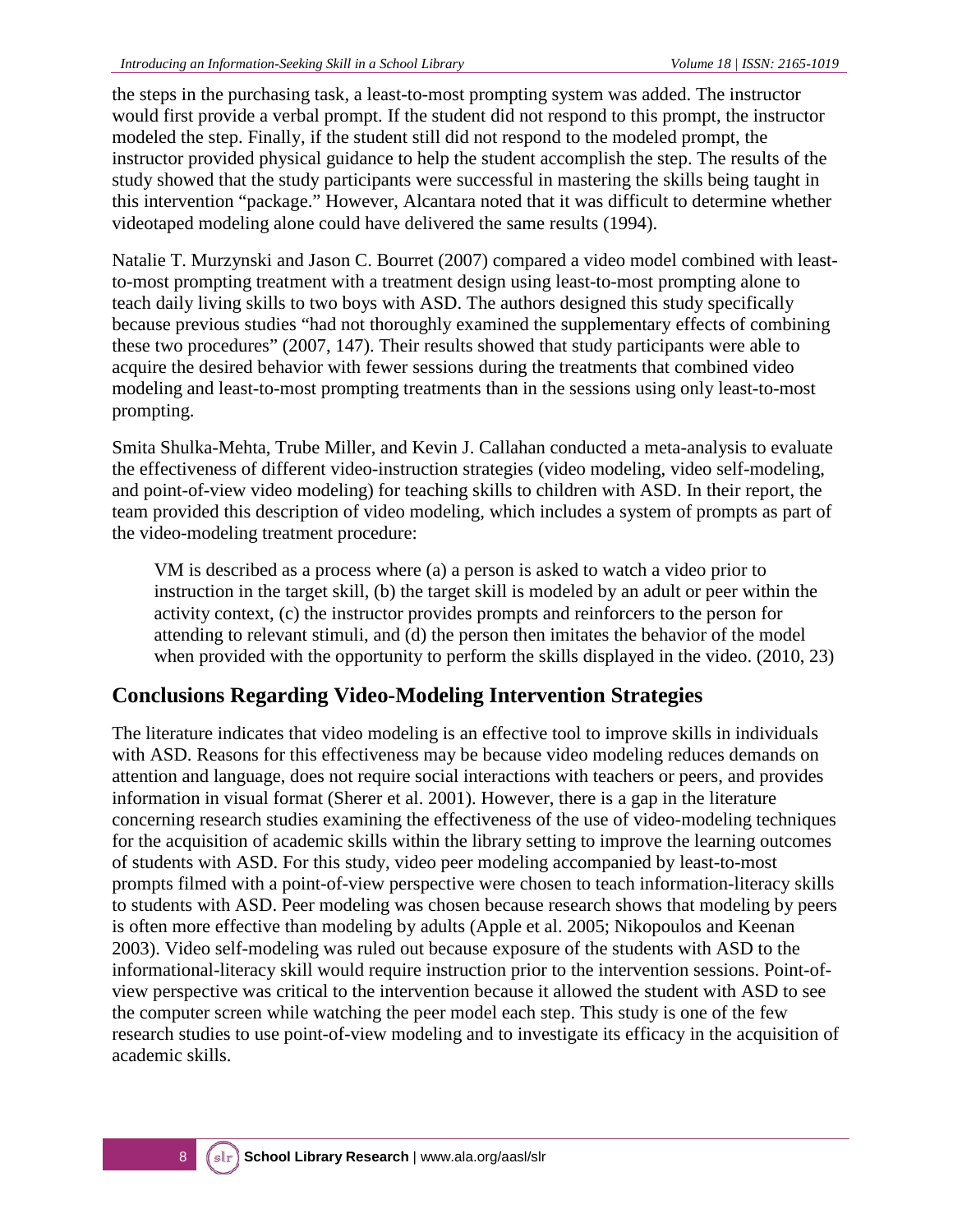# **Method**

## **Research Questions**

While conducting this single-case, multiple-baseline design across five middle school students with ASD, data was collected to explore the research questions below. In this design the videomodeling intervention is introduced to each participant individually after the baseline of the skill has been established. Finally, the participant is returned to the baseline assessment condition after the intervention condition.

Research Question 1: How does the use of video peer modeling accompanied by least-tomost prompting affect the acquisition of library information skills in middle school students with ASD?

Research Question 2: What are the perceptions of middle school students with ASD regarding their learning and the helpfulness, usefulness, and enjoyment of a video peer modeling intervention with least-to-most prompting in the school library?

## **Participants**

Five participants (n=5) were selected through convenience sampling of public school students who had been formally diagnosed with ASD and who were eligible for or receiving resource assistance from the school district's Autism Support Services Department. Students selected to participate in the study were required to have an IQ in the "average" range of 85 to 129 and to be able to read at a second-grade level or above. At the time of the study, eighteen students were enrolled in the Autism Support classes at this middle school.

Using a document review and consulting with staff members, the researcher (the school librarian) reviewed the eighteen students' characteristics to determine if they met study criteria. It was determined that five students in the Autism Support program did not meet the study criteria due to lower IQ and reading scores. These students were not invited to participate in the study. An additional six students were excluded from the study because their IQ levels were above the "average" criteria set for this study. Each of these students had been dually identified as both gifted and ASD. These students received support and services from both the Gifted and Autism Support programs. It was determined that only seven students met the criteria to participate in this study. Parents of two students invited to participate declined, and parents of five students gave their consent. All students in the latter group agreed to participate; their demographic profile is in table 1.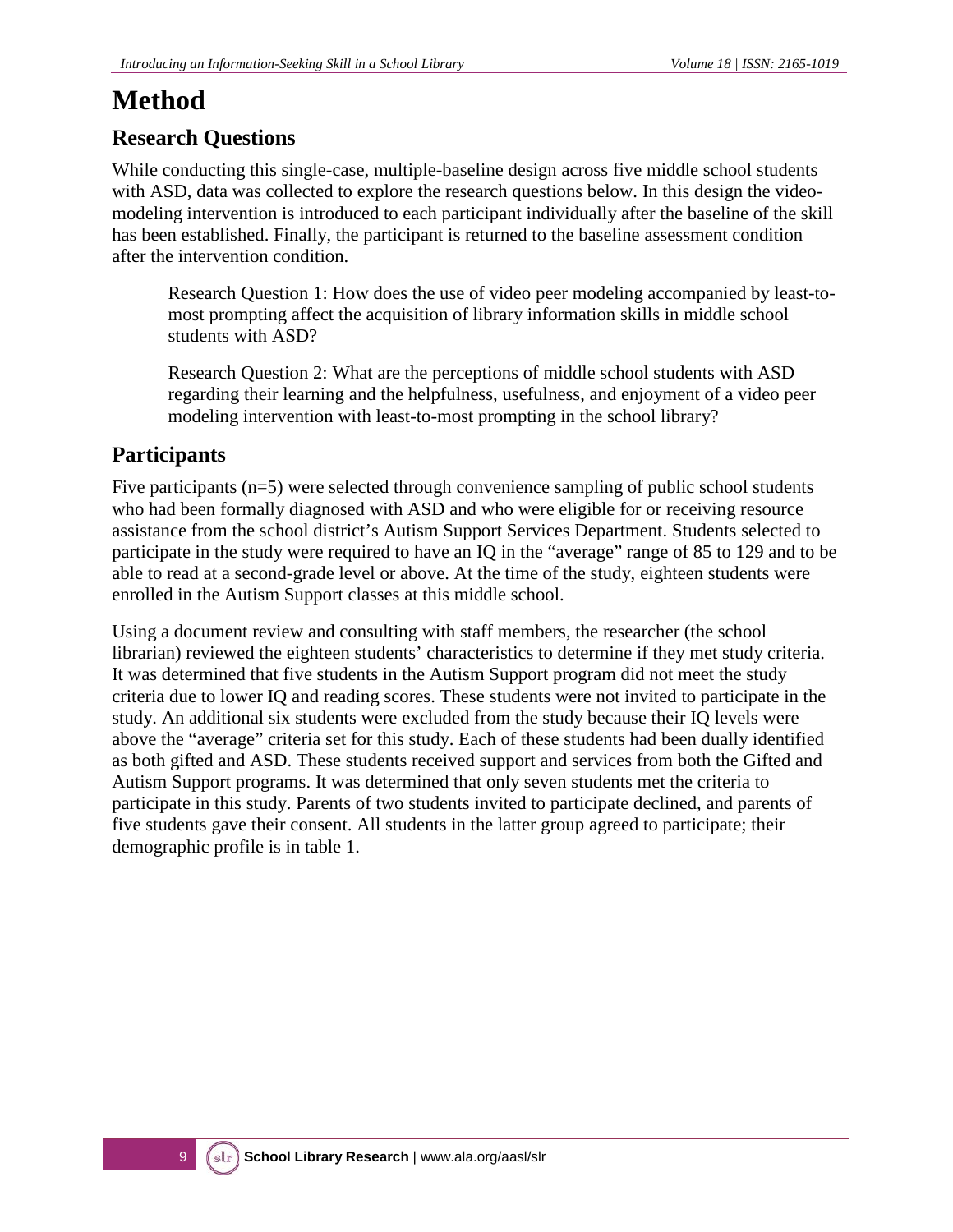| Participant  | Gender | Age | Ethnicity | Grade | IQ  | Reading | Diagnosis    | Date of   |
|--------------|--------|-----|-----------|-------|-----|---------|--------------|-----------|
| (see note 1) |        |     |           |       |     | Level   | (see note 2) | Diagnosis |
| Tommy        | М      | 12  | Caucasian | 6     | 97  | 2.4     | ASD          | 12/2003   |
| <b>Nick</b>  | M      | 13  | Caucasian |       | 100 | 4.7     | ASD          | 5/2005    |
| Amanda       | F      | 12. | Caucasian | 6     | 107 | 5       | ASD and      | 7/2003    |
|              |        |     |           |       |     |         | LI           |           |
| Henry        | M      | 11  | Caucasian | 6     | 95  | 2.4     | <b>ASD</b>   | 4/2005    |
| Zoey         | F      | 14  | Asian     | 8     | 93  | 4.2     | <b>PDD</b>   | 12/2000   |

Table 1. Demographic profile of participants.

Note 1: Participant names are pseudonyms.

Note 2: ASD = Autism Spectrum Disorder

 $LI =$ Language Impairment

PDD = Pervasive Developmental Disorder

This table displays diagnosis information based on DSM-IV-TR criteria and guidelines, which was the standard used to diagnose participants who took part in this research study. However, under DSM-5 guidelines (published by the American Psychiatric Association in 2013), all participants would be categorized under the ASD diagnosis.

#### **Instruments and Tools**

To develop an in-depth understanding of each student participating in the study, several datacollection instruments were used to gather information. By collecting multiple forms of data, the researcher had a strong foundation on which to explore this "bounded system" (Creswell 2008, 476).

#### **Document Review**

The students' Individual Education Plans (IEPs) were reviewed for any specialized instructional modifications that may have impacted this study. Scores were gathered from the Wechsler Intelligence Scale for Children-IV (WISC-IV), Test of Nonverbal Intelligence (TONI), Gilliam Autism Rating Scale (GARS), and other formal assessment tools such as the Group Reading Assessment and Diagnostic Evaluation (GRADE) and the Degrees of Reading Power (DRP) assessment results collected by the school district.

## **Task Analysis and Task-Analysis Observation Form**

After identifying the targeted skill, the researcher created a task analysis to determine each step in the process of locating a library book using the online library catalog. The task was broken down into twelve steps as shown in table 2. The task analysis was used to create a script for filming the video. The task analysis was also the basis for the task-analysis observation form, which was used to observe each student during the study and record when steps were completed independently or with prompts.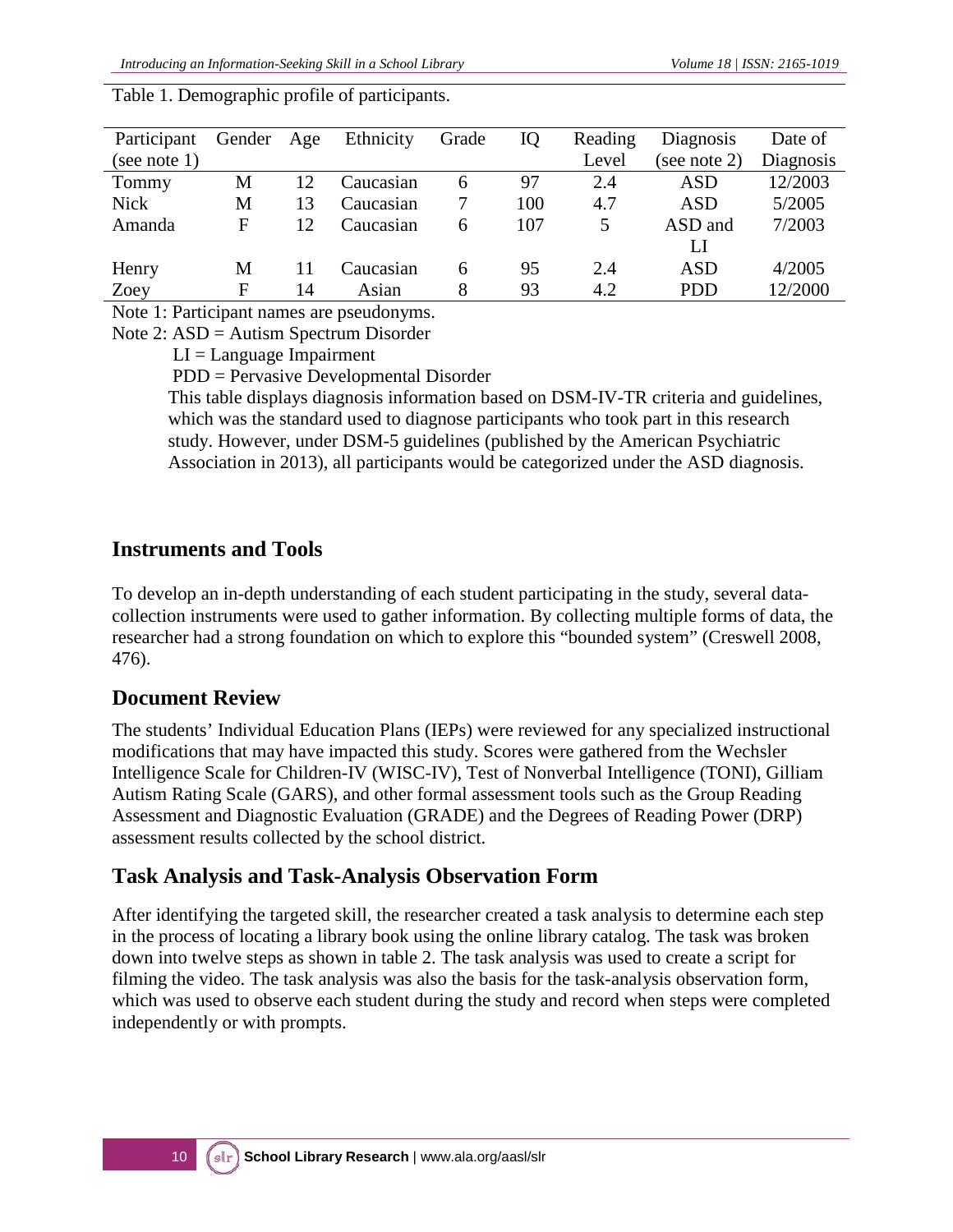| <b>Step</b> | Description                                                                             |
|-------------|-----------------------------------------------------------------------------------------|
| 1.          | Log onto school computer by entering your student number and password.                  |
| 2.          | Open Internet using "Firefox" Internet connection.                                      |
| 3.          | Click on link for your school.                                                          |
| 4.          | On school district homepage click on "Library Pages" link.                              |
| 5.          | Log onto Library Pages by entering your student number and password.                    |
| 6.          | Click on Destiny online card catalog system link.                                       |
| 7.          | Type name of book in search box.                                                        |
| 8.          | Click on box with T (search titles).                                                    |
| 9.          | Find book you want on the search results screen.                                        |
| 10.         | Click on book title for more information about book.                                    |
| 11.         | Make sure a copy is available – check info on right side of box – "1 of 1<br>available" |
| 12.         | Write down the call number of the book or print out book record                         |
|             |                                                                                         |

Table 2. Task analysis for using the online library catalog.

*Note*. Steps 7 and 8 may be repeated until book is selected.

### **Video-Modeling Tool**

After the task analysis had been developed, a video was designed showing a student peer modeling the step-by-step procedures involved in this task. The student model was taught the search process and practiced it before filming began. The researcher then filmed the model describing each step as she performed the task (Ganz, Earles-Vollrath, and Cook 2011). The peer model demonstrated how to search for a book using book titles, authors, and subjects or keywords. The peer model was recruited from among the student library aides who assist the school librarian in helping other students during their free periods and was not a student diagnosed with ASD. The researcher followed instructions provided in journal articles written by Scott Bellini and Luke McConnell (2010), Tom Buggey and Grace Hoomes (2011), and Melissa A. Collier-Meek et al. (2012) on how to film and edit videos to be used in video-modeling interventions. Filming was done in the school library and required a laptop computer; Follett's Destiny library cataloging software program; and a Flip camera attached to a small tripod to minimize distractions, excessive noise, and jittery camera movements. The raw video footage was uploaded to a MacBook computer and was edited down to five minutes using iMovie software (Bellini and Akullian 2007; Buggey 2005). After editing, the movie was converted to a QuickTime video. For this study, using live peer models was ruled out as an intervention strategy because it would require the students with ASD to socially interact with the peer. This need for interaction would emphasize a core deficit skill for students with ASD.

## **Field Notes and Reflections Form**

A Field Notes and Reflections Form (see Appendix A) was completed after each interaction with study participants to assist the researcher in documenting events occurring immediately before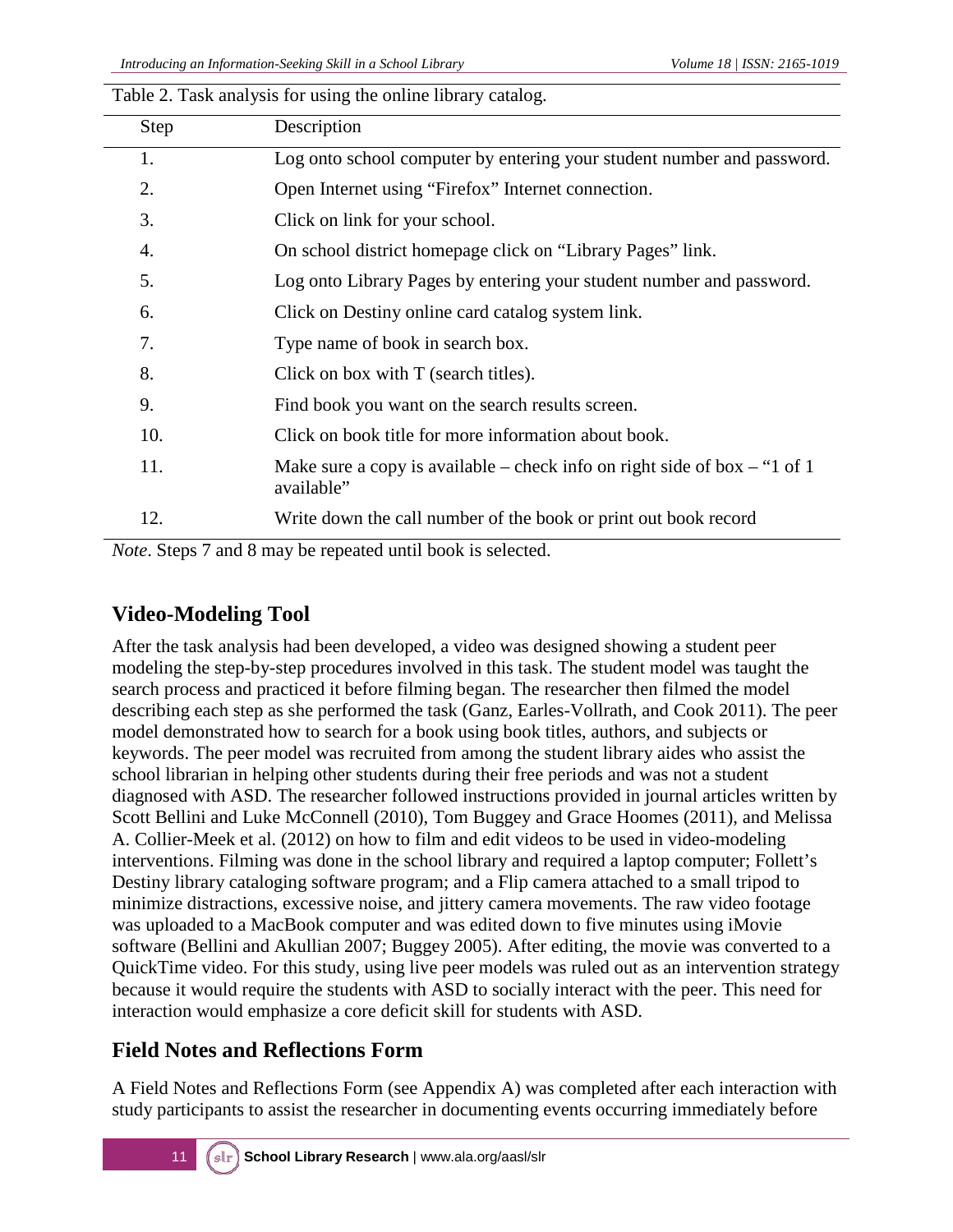the student arrived at the library intervention session (as shared by the student's teachers) and during the session. These field notes were used in identifying new themes that presented themselves during the research process. The researcher also wrote reflective memos on this form to capture thoughts on the research process and to interpret what was being observed as it happened (Merriam 2009).

## **Videotaping the Intervention Activity**

To monitor the intervention process actively and accurately, the researcher video recorded each intervention session throughout the study. Each study participant was video recorded as he or she viewed the video model on the computer and attempted to complete the targeted skill. Before the participant arrived in the school library, a small Flip camera was activated for filming. This camera was discretely positioned on a shelf in front of the participant to capture any sounds, gestures, facial expressions, or actions that were not easily observed by the researcher who sat beside the participants during each treatment session.

## **Student Questionnaire**

Student participants were invited to complete a questionnaire (see Appendix B) at the conclusion of the video-modeling intervention; the questionnaire was designed to explore their enjoyment of the experience, their self-perception on skill acquisition, anticipated use of the skill for future library searches, and the value of this skill in their educational pursuits. For participants to continue to use the skills learned, it was important that intervention goals be socially relevant and meaningful to the participants (Bellini and Akullian 2007; Delano 2007a). Questions in this survey were developed from procedures recommended by the authors referenced above, as well as from original studies that incorporated this method (Apple et al. 2005; Buggey 2005; Nikopoulos and Keenan 2003).

The survey included six Likert-scale items, ranked from "strongly disagree" to "strongly agree," and one open-ended item. Students were asked to rate their experience in learning the new information-literacy skill (see table 3). If a student had difficulty reading the questionnaire, assistance was given to aid the student in completing the form.

Table 3. Student questionnaire items.

| 1. | Watching the video helped me learn how to search for a book on the computer<br>by myself.                              |
|----|------------------------------------------------------------------------------------------------------------------------|
| 2. | Knowing how to use the online library catalog will help me find information<br>for my school projects.                 |
| 3. | Knowing how to use the online library catalog will help me find books that I<br>am interested in reading just for fun. |
| 4. | I will probably use the online library catalog again to find books when I want<br>information on a topic.              |
| 5. | I enjoyed learning how to use the online library catalog.                                                              |
| 6. | I will suggest using the online library catalog to my friends when they need to<br>find a book.                        |

Please share any other opinions you have about learning how to use the online library catalog. You may write your comments below or ask an adult to help you complete this section.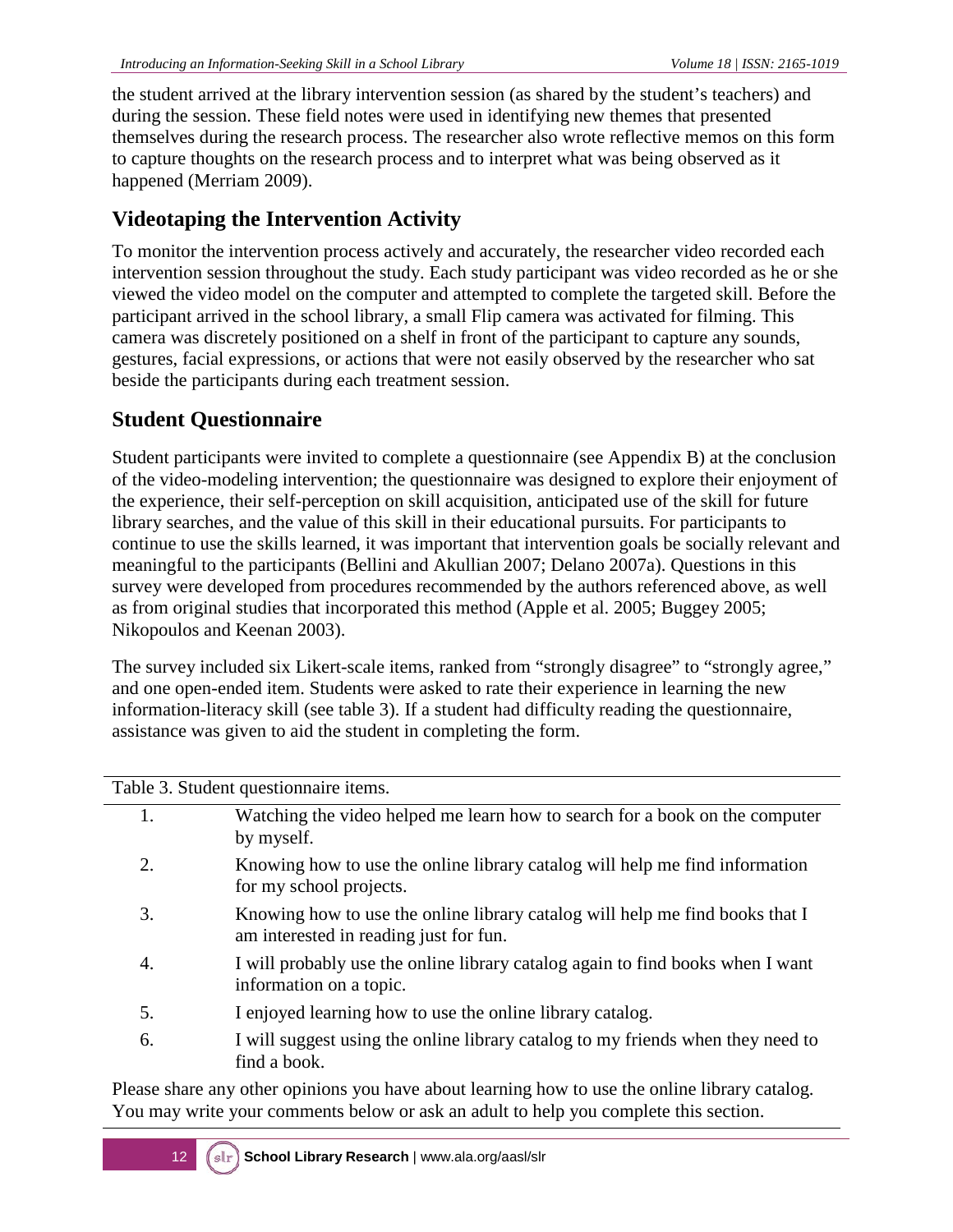#### **Description of Intervention Activities**

#### **Technology Observation**

All students in this school are given a student ID and password at the beginning of the school year. At each grade level students attend technology classes in which they are instructed on how to log onto school laptop computers and access the Internet. Study participants attended these technology classes. However, before the implementation of the video-modeling intervention, their ability to perform these activities was confirmed by their technology and special education teachers and through direct observation by the researcher. In a session prior to the start of the intervention, the students met with the researcher to assess their skill in using a computer. If it was determined that the student was unfamiliar with using a computer, he or she was instructed on how to turn the device on, how to navigate through the screen icons, and how to choose an icon to play a video or to use another software application.

#### **Intervention Procedures**

Each of the students participated in the study separately, two days a week for approximately onehalf hour, during homeroom or a language arts class period, for a total of one hour each week. To minimize any possible disruption to the students' daily schedules, whenever possible treatment for each student was scheduled during non-instructional times. As mentioned previously treatment sessions for all participants were video recorded to capture video and audio data.

Each participant's ability to perform the library book search (the dependent variable) was measured using an A-B-A Withdrawal design. During the baseline phase (A) session, students were instructed to log onto a computer using their ID and password and asked to attempt to locate a library book using the library catalog located on the computer. Baseline data collection was limited to one session for each student, to determine the ability to perform this task independently.

During the first intervention phase (B) session, each student was instructed by the researcher to locate the video thumbnail icon on the computer, watch the video that had been downloaded to the laptop, and then log onto another computer at the same desk and attempt a search for a book. In subsequent intervention sessions, the participant was expected to follow the directions given by the peer model in the video. The researcher sat beside the participant while they viewed the video and attempted a search for a book. The study participants were allowed to view the video then complete the task, play the video and follow along with the steps on the other computer, or chose to stop and replay the video when a particular step was difficult for them to understand or master.

A list of popular book titles had been generated using the "Top Titles Statistics" report program in the Destiny database. Each student was asked to look for one book on the list, using the book title, then an author, and, finally, a subject or keyword. When a student was unable to complete a step in the task, the researcher provided a prompt after a five-second delay, assisting the student in learning the skill. The use of prompts was noted on the task-analysis form along with the type of prompt needed. The prompts moved from least-to-most, using verbal (e.g., "Click on the Library Pages link"), gestural (point to what needs to be done), or physical prompts (touch the student to get the motion started). As each student progressed in his or her ability to complete the task, prompting was faded to avoid a dependence on the prompting (Heflin and Alaimo 2007).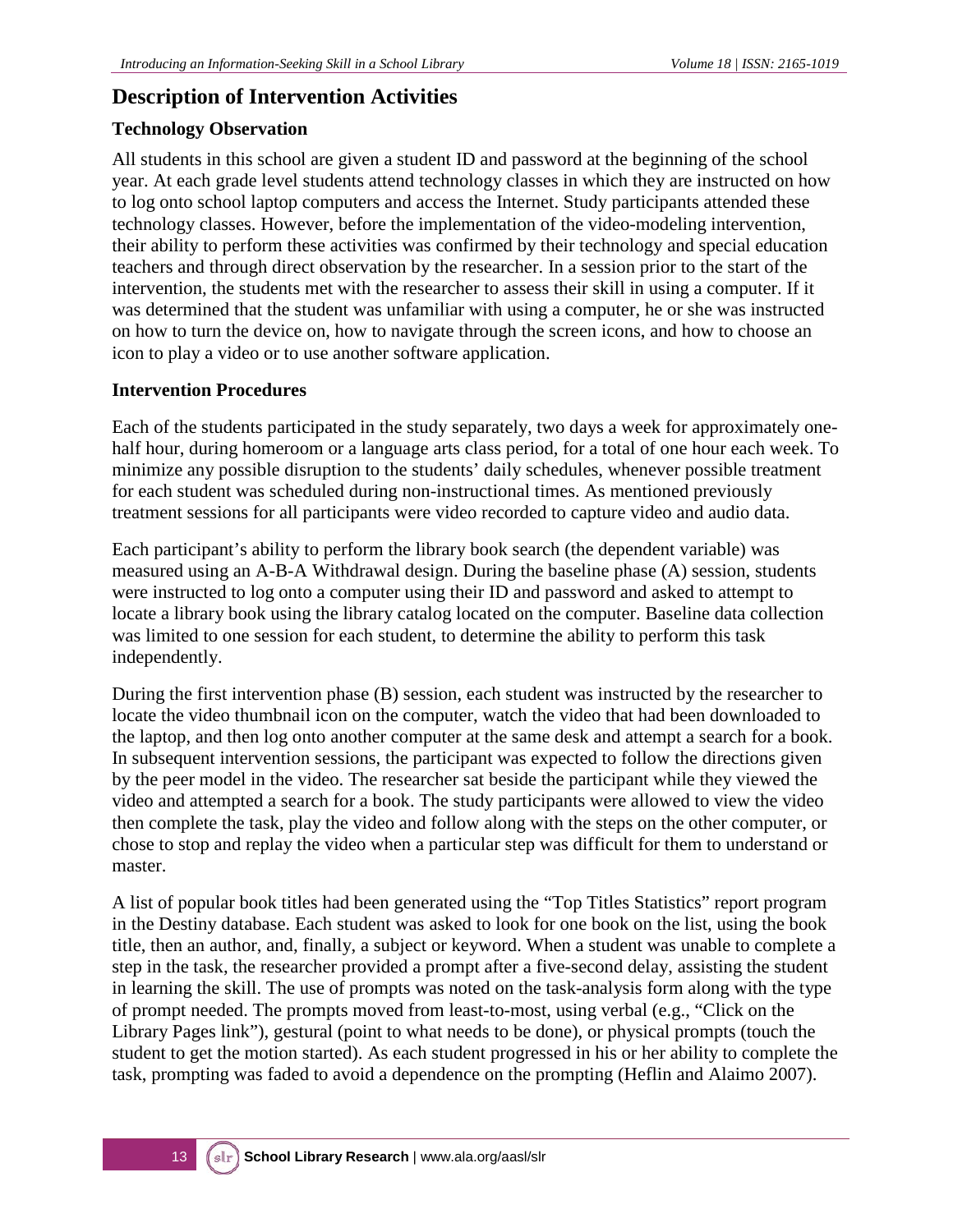The intervention phase (B) continued for study participants for a maximum of eight sessions (four weeks) or until a student was able to complete all the steps without prompts. Following the intervention phase (B), to determine maintenance of the targeted skill, participants were asked to complete the task without the video and prompting support during a withdrawal phase (A). The withdrawal phase continued for two sessions (one week).

## **Data Analysis**

#### **Document Review**

The information gathered by means of the review of existing documents about the students helped establish an understanding of the abilities and characteristics of the participants. A matrix was created that placed the formal assessment results for each case study participant in categories. Demographic data included gender, age, ethnicity, grade level, reading level, IQ, and date of diagnosis of autism.

#### **Task-Analysis Observation Forms**

Data were collected using the task-analysis observation form checklist to record the score or level of completion for each case study participant during each phase. The completed form indicated the number of steps the students were able to complete independently and noted the type of prompt that was needed to complete a step. The researcher calculated a percent of steps completed independently and the quantity of prompts required for each session.

#### **Field Note and Reflections Form**

Handwritten field notes and reflective memos were transcribed and then coded to ascertain reoccurring themes, contradictory information, and impressions of the events as they occurred during the multiple case studies. To identify categories and emerging themes, after transcription preliminary or "open coding" was completed to break the information into discrete concepts. After completion of the open coding, the researcher collapsed the codes into five broad themes or categories: behavior, collaboration, consultation/information seeking, content scaffolding, and curriculum (see table 4).

| <b>Code and Definition:</b>                                                                                                                                                                     | <b>Example:</b>                                                                                                                                                                                                                                                                     |
|-------------------------------------------------------------------------------------------------------------------------------------------------------------------------------------------------|-------------------------------------------------------------------------------------------------------------------------------------------------------------------------------------------------------------------------------------------------------------------------------------|
| Behavior: including but not limited to<br>communication, social interaction, and mannerist<br>behaviors.                                                                                        | Distractions, Self-Regulation, Risk<br>Taking, Confidence Building, Learning<br><b>Strategies, Enjoyment of Activity:</b><br>(Participant responses to successful)<br>search; examples follow)<br>"Victory Dance" after finding<br>book<br>"I found it! I found it!"<br>"Alrighty!" |
| Collaboration: Any collective action in which two<br>or more individuals work together towards a<br>common goal of planning, implementing, or<br>evaluating a specific aspect of an educational | Avoiding scheduling conflicts<br>(Amanda)<br>Use of common words/phrases:<br>$\bullet$<br>"safe hands," "quiet body"                                                                                                                                                                |

Table 4. Open coding collapsed into categories and themes.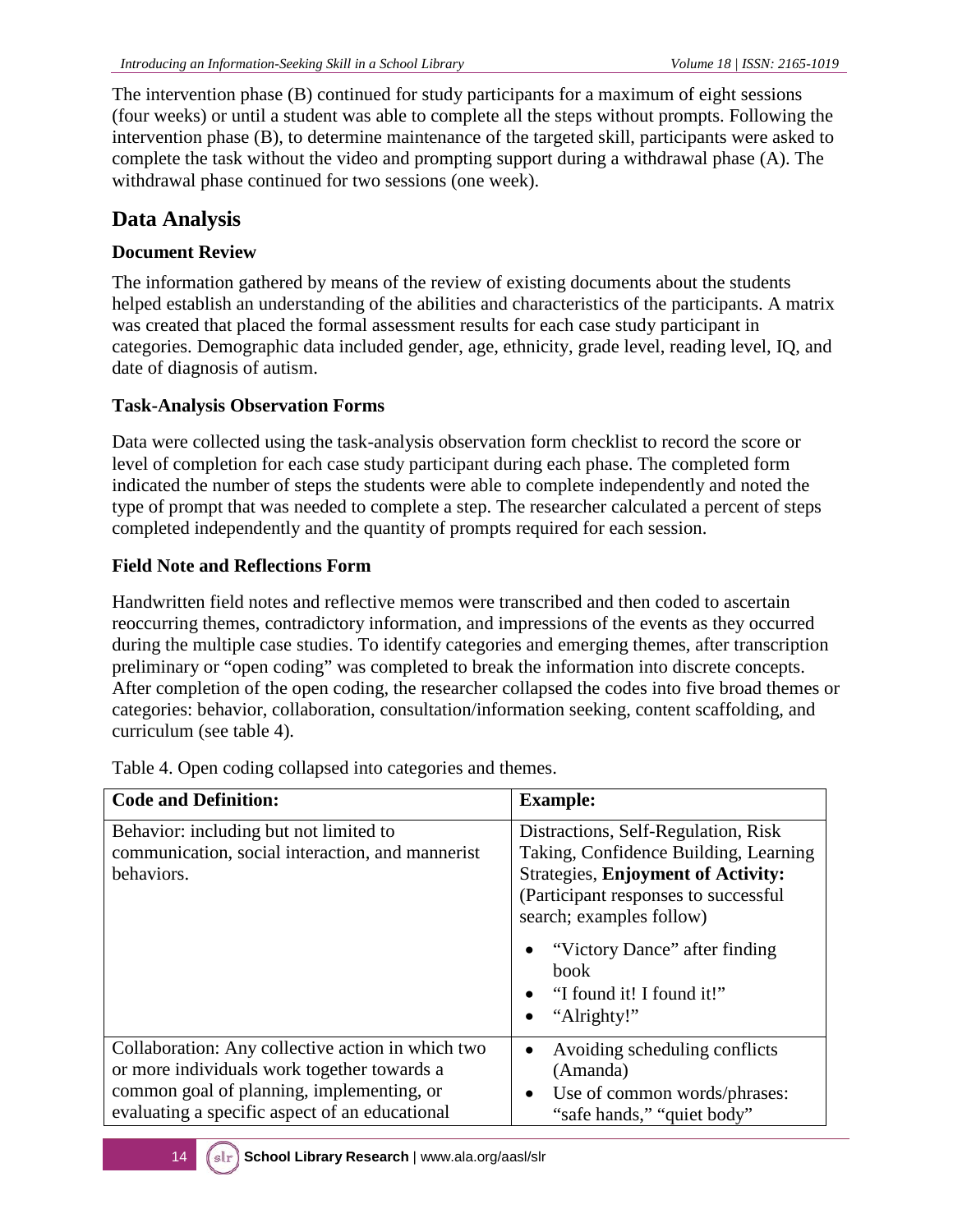| program for a student or group of students                                                                                                                                                                                                                                                                                               | (Tommy)<br>Reward system (Henry)                                                                                                                                                                 |
|------------------------------------------------------------------------------------------------------------------------------------------------------------------------------------------------------------------------------------------------------------------------------------------------------------------------------------------|--------------------------------------------------------------------------------------------------------------------------------------------------------------------------------------------------|
| <b>Consultation/Information Seeking: Process through</b><br>which a professional assists or interacts with other<br>professionals and the families of students with<br>disabilities in order to acquire information that<br>facilitates the learning of such students.                                                                   | <b>Understanding Special Education</b><br>$\bullet$<br>terminology and testing<br>information (e.g., IEPs)<br>Guidance on instructional<br>strategies for students with ASD                      |
| Content Scaffolding: Instructional strategy in which<br>educators teach material that is not too difficult or<br>unfamiliar to students learning a new skill.                                                                                                                                                                            | Online Library Catalog Search by:<br>Use of Top Twenty Book List<br>Selecting book titles and topics of<br>personal interest<br>Using search skills to locate<br>resources for class assignments |
| Curriculum: Any of a variety of resources, items, or<br>tools, including textbooks, supplemental materials,<br>and activities, used by teachers to engage students<br>in the learning process. The body of courses and<br>other formally established learning experiences,<br>which constitute a program of study.                       | Searches:<br>U.S. Civil War (Social Studies)<br>Fantasy, Easy biography, Science<br>Fiction<br>Free choice fiction book<br>(Language Arts)                                                       |
| <b>Class Assignments: Searches initiated because</b><br>participant needed book or information for class<br>assignment<br>Library Skills/Information Skills/Information<br>$\bullet$<br>Literacy: Both formal and informal lessons to<br>help library users become more proficient in<br>seeking and locating information and resources. |                                                                                                                                                                                                  |

Figure 1 provides a brief sample of coding on one form from a session with Zoey. The concept of not being distracted was coded and then collapsed within the behavior category while the act of Zoey searching for a book for her English class was collapsed within the curricular category. Whenever feasible, direct quotes were used to capture the participants' feelings or attitudes about the topic being discussed and to provide additional detail. The field notes provided a description of the activity being observed; the reflective memos provided the researcher's impressions, hunches, or insights on what was occurring during the observation (Creswell 2008).

| <b>DESCRIPTION:</b>                                                            | <b>INTERPRETATION:</b>                                                    | <b>NOTATIONS/</b>                   |
|--------------------------------------------------------------------------------|---------------------------------------------------------------------------|-------------------------------------|
|                                                                                |                                                                           | <b>CODING:</b>                      |
| Student <i>paid attention</i> to video                                         | <i>Not distracted</i> by other<br>activities occurring in library<br>area | <b>Behavior</b>                     |
| <b>Without prompting, student logged</b><br>onto computer after final scene in | Good computer navigation<br>skills                                        | Scaffolding of<br>previous computer |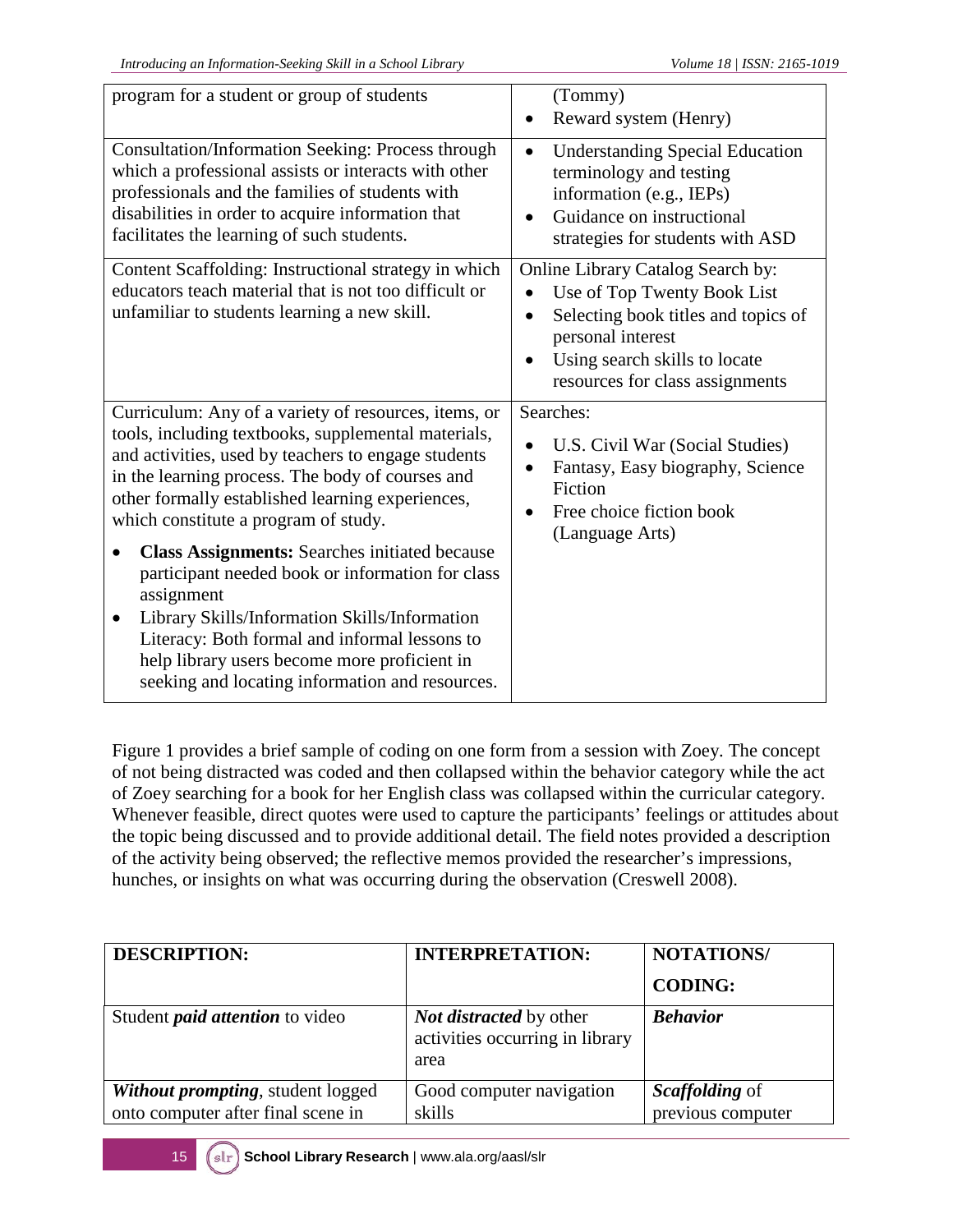| video where student demonstrator<br>says, "Why don't you try looking for<br>a book."                                                                                         |                                                                                                                     | class lessons, comfort<br>in using technology                                                 |
|------------------------------------------------------------------------------------------------------------------------------------------------------------------------------|---------------------------------------------------------------------------------------------------------------------|-----------------------------------------------------------------------------------------------|
| Student first used Online Library<br>Catalog icon on toolbar to access<br>OLC information but then stopped<br>and followed step-by-step procedures<br>in video demonstration | Asked why she was<br>searching these terms and<br>she said she <i>needed book for</i><br>class (English assignment) | Using this tool for<br><i>curricular</i> needs                                                |
| After logging onto OLC, student<br>entered search terms without<br>prompting: Easy Biography, Science<br><i>Fiction</i> and <i>Fantasy</i>                                   | Remembered call # for each<br>book                                                                                  |                                                                                               |
| Found a book and clicked on title in<br>bold, read book summary, did again<br>with another title                                                                             | Did not ask for help in<br>locating books, needed to be<br>prompted                                                 | <b>Consultation</b> with<br>teacher, need to<br>prompt Zoey when she<br>fails to ask for help |
| Found both books with assistance and<br>checked them out for class project                                                                                                   | <b>CHECK VIDEO</b>                                                                                                  |                                                                                               |

Figure 1. A sample of coding of Field Notes and Reflection Form

## **Analysis of the Intervention Activity Video Recordings**

The researcher used Transana software, a CAQDAS (Computer Assisted Qualitative Data AnalysiS) program, to analyze data gathered during the study. Using a facilitated manual process, the researcher transcribed the audio and video recorded during each treatment session, which captured the study participants' activities, organized each video clip into meaningful categories, added searchable keywords to the clips, and applied thematic coding to the segments. This coding was cross-referenced with the coding generated by the researcher in her field notes and reflective journals. Transana fully integrates text and video into a searchable database, which allowed for easy access to important video frames and corresponding text. This software-assisted qualitative data analysis process provided verification of observed activities, created displays of coding patterns in graphic form, and allowed for manipulation of video clips to show thematic patterns within each case and across cases.

By viewing and transcribing the videotapes of the intervention sessions as soon as possible after each session, the researcher measured the fidelity of the intervention process, to detect any problems with intervention quality or deviations from intervention protocol, and to make corrections, if necessary. The researcher noted that the established protocol was delivered in the same way for each participant. Adjustments to the scheduling of intervention sessions were sometimes required due to unanticipated events such as school closings due to snow or student absences, and an explanation for these changes were noted. However, the researcher did not find variations to the established protocol that required corrections to to be made to the intervention treatment itself. These activities were done to ensure treatment fidelity and enhance the validity of the results.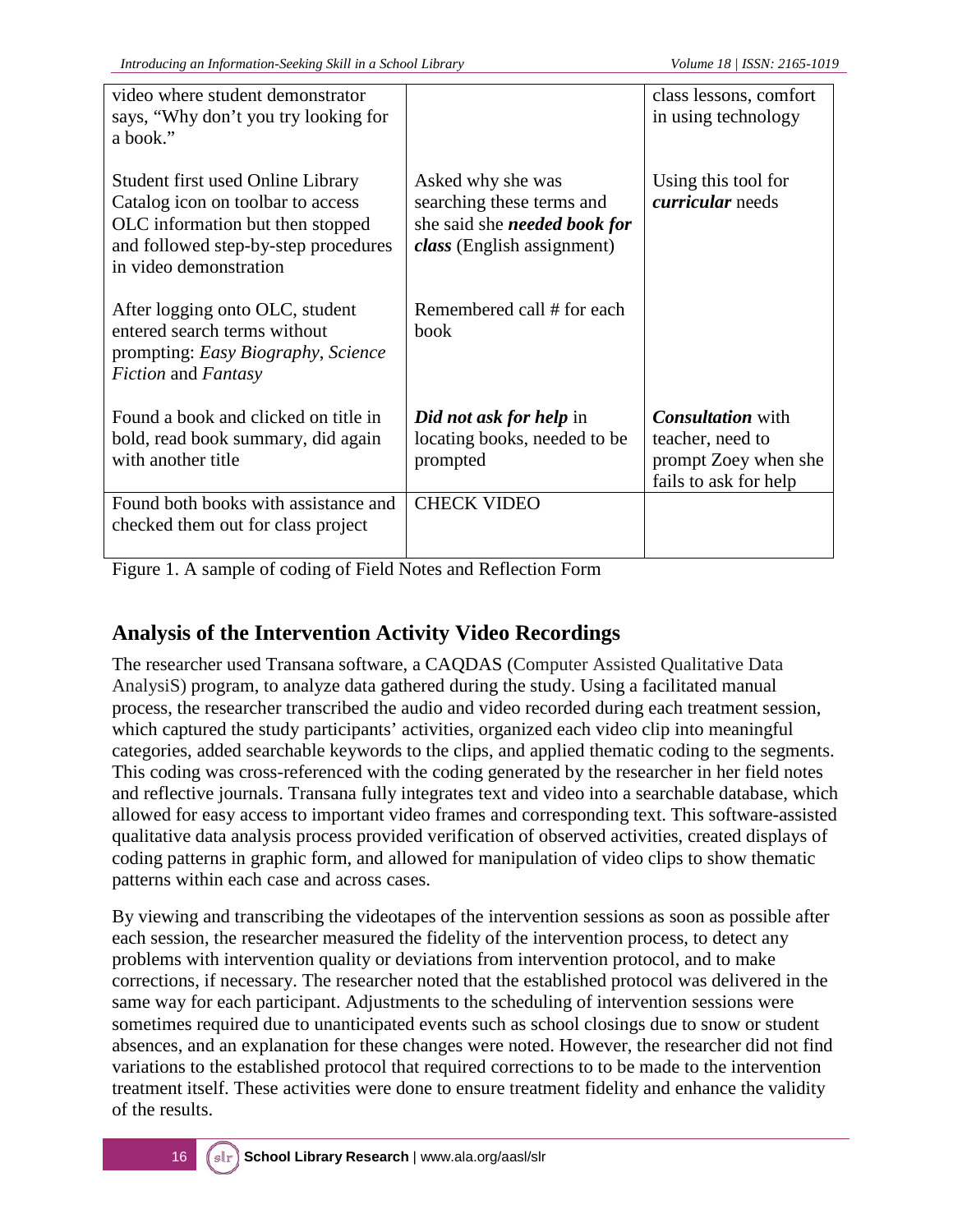#### **Student Questionnaire**

The student survey was used to determine the students' perceptions of the teaching strategy that combined video modeling with prompts. The goal was to determine the strategy's social validity and its relevance to their social and educational needs, to measure their self-assessed skills acquisition, and to determine their willingness to use this skill in future academic and recreational pursuits. These data were depicted visually in a table that displayed the percentage of responses to each question.

# **Results**

## **Introduction**

Each study participant met with the researcher for baseline phase (A), intervention phase (B), and withdrawal phase (A) sessions. The number of times each participant met with the researcher was determined by how quickly that participant completed the task with few or no errors, no need for prompts, and the ability to stay on-task. During initial baseline phase (A) sessions, all participants showed limited ability to complete the twelve steps in the task.

#### **Research Question 1: How does the use of video peer modeling accompanied by least-tomost prompting affect the acquisition of library information skills in middle school students with autism spectrum disorder (ASD)?**

The summary of the participant data is found in table 5. All participants were seen for one baseline phase (A) session at the beginning of the study to determine their ability to complete the task independently before the intervention was implemented. During the baseline phase (A) session, participants were able to complete an average of five steps out of the twelve steps (identified in the task analysis) for using the online library catalog, with a range of two to eight steps completed. Of these steps, they averaged completing only four independently and requiring an average of two prompts. Once the intervention phase (B) was implemented, all participants were able to complete the twelve steps by their tenth session with most of the participants  $(n=3)$ completing twelve steps by session five. The highest percent of independent steps completed out of the twelve steps during the intervention phase (B) ranged from 75 to 100 percent. The number of prompts needed during the intervention ranged from a high of seventeen to a low of zero.

The video-modeling intervention effectively facilitated the acquisition of the targeted skill for all of the study participants. During the withdraw phase (A), in which the participants completed their book searches without the aid of the video, all participants were able to complete twelve steps except Nick who completed eleven. The participants independently completed steps ranged from 67 to 100 percent during the withdrawal phase. Prompts required during this phase ranged from zero to seven. As each participant's ability to complete the twelve steps in the modeled task improved, the researcher was able to decrease the prompts needed by the participant and began fading the prompts as the participants' skills increased.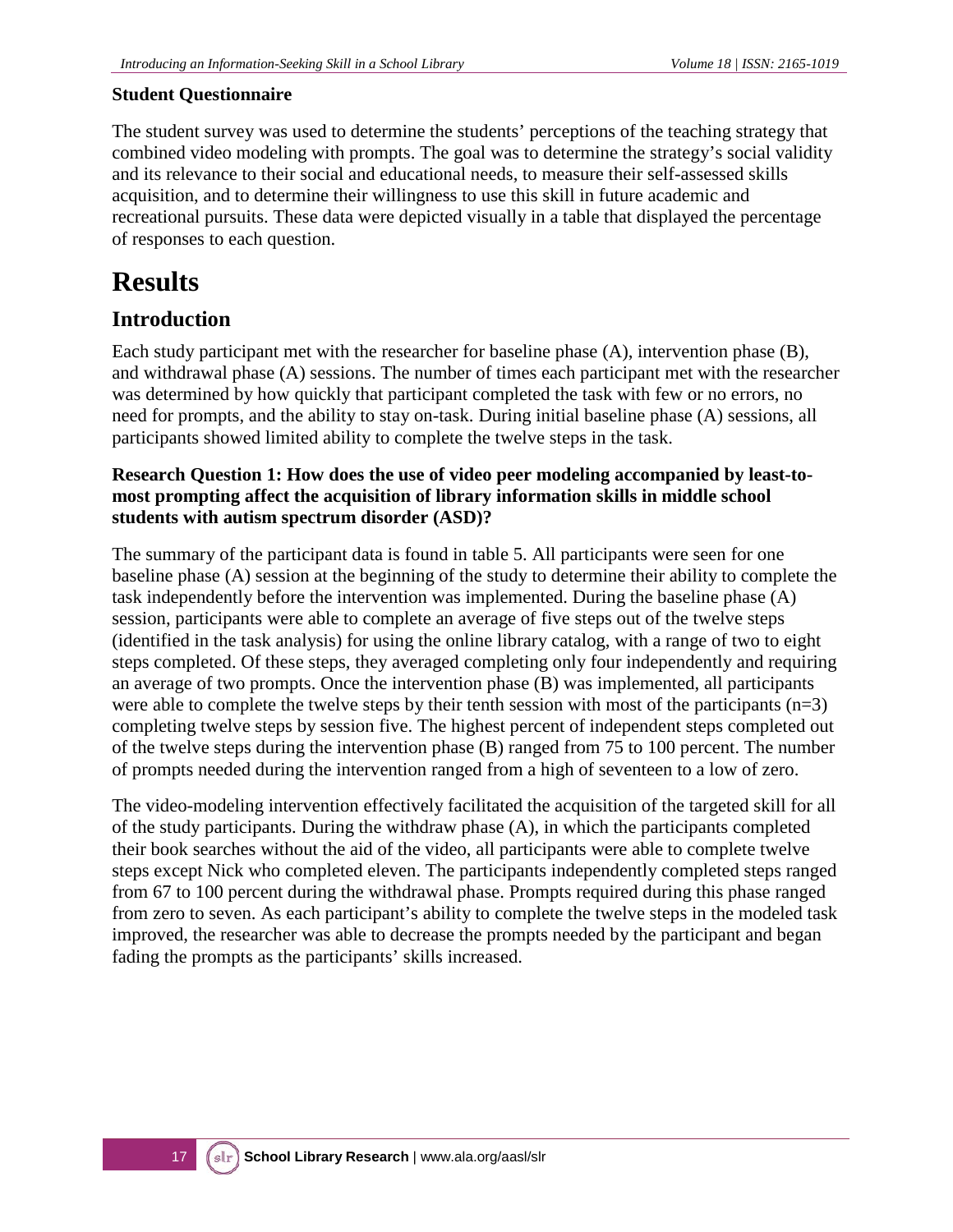| в<br>Participant / Sessions<br>A<br>A<br>2<br>ı<br>3<br>5<br>7<br>8<br>9<br>$\overline{10}$<br>6<br>Participant 1 - Tommy<br>4<br>$\overline{2}$<br>$\overline{11}$<br>$\overline{12}$<br>$\overline{12}$<br>$\overline{12}$<br>$\overline{11}$<br>12<br>$12 \,$<br>$12 \$<br>12<br>Total steps achieved<br>Total steps achieved<br>0<br>4<br>6<br>8<br>9<br>8<br>11<br>10<br>9<br>independently<br>9<br>5<br>9<br>7<br>5<br>4<br>3<br>17<br>15<br>4<br>1<br>Total prompts needed<br>Percent completed<br>0<br>36<br>92<br>75<br>50<br>73<br>75<br>75<br>67<br>83<br>independently<br>2<br>ı<br>3<br>4<br>Participant 2 - Nick<br>8<br>12<br>$\overline{12}$<br>11<br>Total steps achieved<br>Total steps achieved<br>7<br>12<br>10<br>10<br>independently<br>1<br>0<br>4<br>1<br>Total prompts needed<br>Percent completed<br>88<br>100<br>83<br>91<br>independently<br>2<br>ı<br>3<br>6<br>7<br>Participant 3 - Amanda<br>5<br>4<br>8<br>12<br>12<br>12<br>12<br>12<br>12<br>Total steps achieved<br>Total steps achieved<br>8<br>7<br>11<br>9<br>10<br>10<br>independently<br>6<br>7<br>4<br>8<br>3<br>2<br>0<br>1<br>Total prompts needed<br>Percent completed<br>58<br>50<br>83<br>92<br>100<br>75<br>83<br>independently<br>$\overline{\rm{11}}$<br>ı<br>2<br>3<br>5<br>8<br>9<br>10<br>12<br>4<br>6<br>Participant 4 - Henry<br>7<br>8<br>3<br>8<br>8<br>4<br>7<br>12<br>12<br>$\overline{11}$<br>12<br>12<br>$12 \$<br>Total steps achieved<br>Total steps achieved<br>2<br>2<br>8<br>9<br>10<br>8<br>10<br>independently<br>4<br>4<br>4<br>3<br>7<br>$\overline{2}$<br>5<br>5<br>3<br>6<br>6<br>13<br>10<br>8<br>$\overline{2}$<br>3<br>7<br>Total prompts needed<br>Percent completed<br>67<br>50<br>50<br>50<br>57<br>38<br>64<br>67<br>75<br>83<br>83<br>67<br>independently<br>2<br>3<br>5<br>7<br>8<br>9<br>10<br>ı<br>6<br>Participant 5 - Zoey<br>4<br>$3*$<br>3<br>12<br>$\overline{12}$<br>$\overline{12}$<br>$\overline{12}$<br>12<br>$\overline{12}$<br>12<br>$12 \$<br>Total steps achieved<br>Total steps achieved<br>12<br>12<br>3<br>10<br>3*<br>8<br>independently<br>10<br>10<br>10<br>10<br>0<br>7<br>$\overline{2}$<br>5<br>2<br>0<br>6<br>0<br>3<br>0<br>Total prompts needed | <b>Baseline</b> |  |  | Intervention |  |  | Withdrawal |  |
|------------------------------------------------------------------------------------------------------------------------------------------------------------------------------------------------------------------------------------------------------------------------------------------------------------------------------------------------------------------------------------------------------------------------------------------------------------------------------------------------------------------------------------------------------------------------------------------------------------------------------------------------------------------------------------------------------------------------------------------------------------------------------------------------------------------------------------------------------------------------------------------------------------------------------------------------------------------------------------------------------------------------------------------------------------------------------------------------------------------------------------------------------------------------------------------------------------------------------------------------------------------------------------------------------------------------------------------------------------------------------------------------------------------------------------------------------------------------------------------------------------------------------------------------------------------------------------------------------------------------------------------------------------------------------------------------------------------------------------------------------------------------------------------------------------------------------------------------------------------------------------------------------------------------------------------------------------------------------------------------------------------------------------------------------------------------------------------------------------------------------------------------------------------------------------------------------------|-----------------|--|--|--------------|--|--|------------|--|
|                                                                                                                                                                                                                                                                                                                                                                                                                                                                                                                                                                                                                                                                                                                                                                                                                                                                                                                                                                                                                                                                                                                                                                                                                                                                                                                                                                                                                                                                                                                                                                                                                                                                                                                                                                                                                                                                                                                                                                                                                                                                                                                                                                                                            |                 |  |  |              |  |  |            |  |
|                                                                                                                                                                                                                                                                                                                                                                                                                                                                                                                                                                                                                                                                                                                                                                                                                                                                                                                                                                                                                                                                                                                                                                                                                                                                                                                                                                                                                                                                                                                                                                                                                                                                                                                                                                                                                                                                                                                                                                                                                                                                                                                                                                                                            |                 |  |  |              |  |  |            |  |
|                                                                                                                                                                                                                                                                                                                                                                                                                                                                                                                                                                                                                                                                                                                                                                                                                                                                                                                                                                                                                                                                                                                                                                                                                                                                                                                                                                                                                                                                                                                                                                                                                                                                                                                                                                                                                                                                                                                                                                                                                                                                                                                                                                                                            |                 |  |  |              |  |  |            |  |
|                                                                                                                                                                                                                                                                                                                                                                                                                                                                                                                                                                                                                                                                                                                                                                                                                                                                                                                                                                                                                                                                                                                                                                                                                                                                                                                                                                                                                                                                                                                                                                                                                                                                                                                                                                                                                                                                                                                                                                                                                                                                                                                                                                                                            |                 |  |  |              |  |  |            |  |
|                                                                                                                                                                                                                                                                                                                                                                                                                                                                                                                                                                                                                                                                                                                                                                                                                                                                                                                                                                                                                                                                                                                                                                                                                                                                                                                                                                                                                                                                                                                                                                                                                                                                                                                                                                                                                                                                                                                                                                                                                                                                                                                                                                                                            |                 |  |  |              |  |  |            |  |
|                                                                                                                                                                                                                                                                                                                                                                                                                                                                                                                                                                                                                                                                                                                                                                                                                                                                                                                                                                                                                                                                                                                                                                                                                                                                                                                                                                                                                                                                                                                                                                                                                                                                                                                                                                                                                                                                                                                                                                                                                                                                                                                                                                                                            |                 |  |  |              |  |  |            |  |
|                                                                                                                                                                                                                                                                                                                                                                                                                                                                                                                                                                                                                                                                                                                                                                                                                                                                                                                                                                                                                                                                                                                                                                                                                                                                                                                                                                                                                                                                                                                                                                                                                                                                                                                                                                                                                                                                                                                                                                                                                                                                                                                                                                                                            |                 |  |  |              |  |  |            |  |
|                                                                                                                                                                                                                                                                                                                                                                                                                                                                                                                                                                                                                                                                                                                                                                                                                                                                                                                                                                                                                                                                                                                                                                                                                                                                                                                                                                                                                                                                                                                                                                                                                                                                                                                                                                                                                                                                                                                                                                                                                                                                                                                                                                                                            |                 |  |  |              |  |  |            |  |
|                                                                                                                                                                                                                                                                                                                                                                                                                                                                                                                                                                                                                                                                                                                                                                                                                                                                                                                                                                                                                                                                                                                                                                                                                                                                                                                                                                                                                                                                                                                                                                                                                                                                                                                                                                                                                                                                                                                                                                                                                                                                                                                                                                                                            |                 |  |  |              |  |  |            |  |
|                                                                                                                                                                                                                                                                                                                                                                                                                                                                                                                                                                                                                                                                                                                                                                                                                                                                                                                                                                                                                                                                                                                                                                                                                                                                                                                                                                                                                                                                                                                                                                                                                                                                                                                                                                                                                                                                                                                                                                                                                                                                                                                                                                                                            |                 |  |  |              |  |  |            |  |
|                                                                                                                                                                                                                                                                                                                                                                                                                                                                                                                                                                                                                                                                                                                                                                                                                                                                                                                                                                                                                                                                                                                                                                                                                                                                                                                                                                                                                                                                                                                                                                                                                                                                                                                                                                                                                                                                                                                                                                                                                                                                                                                                                                                                            |                 |  |  |              |  |  |            |  |
|                                                                                                                                                                                                                                                                                                                                                                                                                                                                                                                                                                                                                                                                                                                                                                                                                                                                                                                                                                                                                                                                                                                                                                                                                                                                                                                                                                                                                                                                                                                                                                                                                                                                                                                                                                                                                                                                                                                                                                                                                                                                                                                                                                                                            |                 |  |  |              |  |  |            |  |
|                                                                                                                                                                                                                                                                                                                                                                                                                                                                                                                                                                                                                                                                                                                                                                                                                                                                                                                                                                                                                                                                                                                                                                                                                                                                                                                                                                                                                                                                                                                                                                                                                                                                                                                                                                                                                                                                                                                                                                                                                                                                                                                                                                                                            |                 |  |  |              |  |  |            |  |
|                                                                                                                                                                                                                                                                                                                                                                                                                                                                                                                                                                                                                                                                                                                                                                                                                                                                                                                                                                                                                                                                                                                                                                                                                                                                                                                                                                                                                                                                                                                                                                                                                                                                                                                                                                                                                                                                                                                                                                                                                                                                                                                                                                                                            |                 |  |  |              |  |  |            |  |
|                                                                                                                                                                                                                                                                                                                                                                                                                                                                                                                                                                                                                                                                                                                                                                                                                                                                                                                                                                                                                                                                                                                                                                                                                                                                                                                                                                                                                                                                                                                                                                                                                                                                                                                                                                                                                                                                                                                                                                                                                                                                                                                                                                                                            |                 |  |  |              |  |  |            |  |
|                                                                                                                                                                                                                                                                                                                                                                                                                                                                                                                                                                                                                                                                                                                                                                                                                                                                                                                                                                                                                                                                                                                                                                                                                                                                                                                                                                                                                                                                                                                                                                                                                                                                                                                                                                                                                                                                                                                                                                                                                                                                                                                                                                                                            |                 |  |  |              |  |  |            |  |
|                                                                                                                                                                                                                                                                                                                                                                                                                                                                                                                                                                                                                                                                                                                                                                                                                                                                                                                                                                                                                                                                                                                                                                                                                                                                                                                                                                                                                                                                                                                                                                                                                                                                                                                                                                                                                                                                                                                                                                                                                                                                                                                                                                                                            |                 |  |  |              |  |  |            |  |
|                                                                                                                                                                                                                                                                                                                                                                                                                                                                                                                                                                                                                                                                                                                                                                                                                                                                                                                                                                                                                                                                                                                                                                                                                                                                                                                                                                                                                                                                                                                                                                                                                                                                                                                                                                                                                                                                                                                                                                                                                                                                                                                                                                                                            |                 |  |  |              |  |  |            |  |
|                                                                                                                                                                                                                                                                                                                                                                                                                                                                                                                                                                                                                                                                                                                                                                                                                                                                                                                                                                                                                                                                                                                                                                                                                                                                                                                                                                                                                                                                                                                                                                                                                                                                                                                                                                                                                                                                                                                                                                                                                                                                                                                                                                                                            |                 |  |  |              |  |  |            |  |
|                                                                                                                                                                                                                                                                                                                                                                                                                                                                                                                                                                                                                                                                                                                                                                                                                                                                                                                                                                                                                                                                                                                                                                                                                                                                                                                                                                                                                                                                                                                                                                                                                                                                                                                                                                                                                                                                                                                                                                                                                                                                                                                                                                                                            |                 |  |  |              |  |  |            |  |
|                                                                                                                                                                                                                                                                                                                                                                                                                                                                                                                                                                                                                                                                                                                                                                                                                                                                                                                                                                                                                                                                                                                                                                                                                                                                                                                                                                                                                                                                                                                                                                                                                                                                                                                                                                                                                                                                                                                                                                                                                                                                                                                                                                                                            |                 |  |  |              |  |  |            |  |
|                                                                                                                                                                                                                                                                                                                                                                                                                                                                                                                                                                                                                                                                                                                                                                                                                                                                                                                                                                                                                                                                                                                                                                                                                                                                                                                                                                                                                                                                                                                                                                                                                                                                                                                                                                                                                                                                                                                                                                                                                                                                                                                                                                                                            |                 |  |  |              |  |  |            |  |
|                                                                                                                                                                                                                                                                                                                                                                                                                                                                                                                                                                                                                                                                                                                                                                                                                                                                                                                                                                                                                                                                                                                                                                                                                                                                                                                                                                                                                                                                                                                                                                                                                                                                                                                                                                                                                                                                                                                                                                                                                                                                                                                                                                                                            |                 |  |  |              |  |  |            |  |
|                                                                                                                                                                                                                                                                                                                                                                                                                                                                                                                                                                                                                                                                                                                                                                                                                                                                                                                                                                                                                                                                                                                                                                                                                                                                                                                                                                                                                                                                                                                                                                                                                                                                                                                                                                                                                                                                                                                                                                                                                                                                                                                                                                                                            |                 |  |  |              |  |  |            |  |
|                                                                                                                                                                                                                                                                                                                                                                                                                                                                                                                                                                                                                                                                                                                                                                                                                                                                                                                                                                                                                                                                                                                                                                                                                                                                                                                                                                                                                                                                                                                                                                                                                                                                                                                                                                                                                                                                                                                                                                                                                                                                                                                                                                                                            |                 |  |  |              |  |  |            |  |
|                                                                                                                                                                                                                                                                                                                                                                                                                                                                                                                                                                                                                                                                                                                                                                                                                                                                                                                                                                                                                                                                                                                                                                                                                                                                                                                                                                                                                                                                                                                                                                                                                                                                                                                                                                                                                                                                                                                                                                                                                                                                                                                                                                                                            |                 |  |  |              |  |  |            |  |
|                                                                                                                                                                                                                                                                                                                                                                                                                                                                                                                                                                                                                                                                                                                                                                                                                                                                                                                                                                                                                                                                                                                                                                                                                                                                                                                                                                                                                                                                                                                                                                                                                                                                                                                                                                                                                                                                                                                                                                                                                                                                                                                                                                                                            |                 |  |  |              |  |  |            |  |
|                                                                                                                                                                                                                                                                                                                                                                                                                                                                                                                                                                                                                                                                                                                                                                                                                                                                                                                                                                                                                                                                                                                                                                                                                                                                                                                                                                                                                                                                                                                                                                                                                                                                                                                                                                                                                                                                                                                                                                                                                                                                                                                                                                                                            |                 |  |  |              |  |  |            |  |
|                                                                                                                                                                                                                                                                                                                                                                                                                                                                                                                                                                                                                                                                                                                                                                                                                                                                                                                                                                                                                                                                                                                                                                                                                                                                                                                                                                                                                                                                                                                                                                                                                                                                                                                                                                                                                                                                                                                                                                                                                                                                                                                                                                                                            |                 |  |  |              |  |  |            |  |
|                                                                                                                                                                                                                                                                                                                                                                                                                                                                                                                                                                                                                                                                                                                                                                                                                                                                                                                                                                                                                                                                                                                                                                                                                                                                                                                                                                                                                                                                                                                                                                                                                                                                                                                                                                                                                                                                                                                                                                                                                                                                                                                                                                                                            |                 |  |  |              |  |  |            |  |
|                                                                                                                                                                                                                                                                                                                                                                                                                                                                                                                                                                                                                                                                                                                                                                                                                                                                                                                                                                                                                                                                                                                                                                                                                                                                                                                                                                                                                                                                                                                                                                                                                                                                                                                                                                                                                                                                                                                                                                                                                                                                                                                                                                                                            |                 |  |  |              |  |  |            |  |
|                                                                                                                                                                                                                                                                                                                                                                                                                                                                                                                                                                                                                                                                                                                                                                                                                                                                                                                                                                                                                                                                                                                                                                                                                                                                                                                                                                                                                                                                                                                                                                                                                                                                                                                                                                                                                                                                                                                                                                                                                                                                                                                                                                                                            |                 |  |  |              |  |  |            |  |
|                                                                                                                                                                                                                                                                                                                                                                                                                                                                                                                                                                                                                                                                                                                                                                                                                                                                                                                                                                                                                                                                                                                                                                                                                                                                                                                                                                                                                                                                                                                                                                                                                                                                                                                                                                                                                                                                                                                                                                                                                                                                                                                                                                                                            |                 |  |  |              |  |  |            |  |
|                                                                                                                                                                                                                                                                                                                                                                                                                                                                                                                                                                                                                                                                                                                                                                                                                                                                                                                                                                                                                                                                                                                                                                                                                                                                                                                                                                                                                                                                                                                                                                                                                                                                                                                                                                                                                                                                                                                                                                                                                                                                                                                                                                                                            |                 |  |  |              |  |  |            |  |
|                                                                                                                                                                                                                                                                                                                                                                                                                                                                                                                                                                                                                                                                                                                                                                                                                                                                                                                                                                                                                                                                                                                                                                                                                                                                                                                                                                                                                                                                                                                                                                                                                                                                                                                                                                                                                                                                                                                                                                                                                                                                                                                                                                                                            |                 |  |  |              |  |  |            |  |
|                                                                                                                                                                                                                                                                                                                                                                                                                                                                                                                                                                                                                                                                                                                                                                                                                                                                                                                                                                                                                                                                                                                                                                                                                                                                                                                                                                                                                                                                                                                                                                                                                                                                                                                                                                                                                                                                                                                                                                                                                                                                                                                                                                                                            |                 |  |  |              |  |  |            |  |
|                                                                                                                                                                                                                                                                                                                                                                                                                                                                                                                                                                                                                                                                                                                                                                                                                                                                                                                                                                                                                                                                                                                                                                                                                                                                                                                                                                                                                                                                                                                                                                                                                                                                                                                                                                                                                                                                                                                                                                                                                                                                                                                                                                                                            |                 |  |  |              |  |  |            |  |
| Percent completed                                                                                                                                                                                                                                                                                                                                                                                                                                                                                                                                                                                                                                                                                                                                                                                                                                                                                                                                                                                                                                                                                                                                                                                                                                                                                                                                                                                                                                                                                                                                                                                                                                                                                                                                                                                                                                                                                                                                                                                                                                                                                                                                                                                          |                 |  |  |              |  |  |            |  |
| 100<br>83<br>100<br>100<br>83<br>100<br>67<br>83<br>83<br>83<br>independently                                                                                                                                                                                                                                                                                                                                                                                                                                                                                                                                                                                                                                                                                                                                                                                                                                                                                                                                                                                                                                                                                                                                                                                                                                                                                                                                                                                                                                                                                                                                                                                                                                                                                                                                                                                                                                                                                                                                                                                                                                                                                                                              |                 |  |  |              |  |  |            |  |

#### Table 5. Steps achieved and prompts required for task completion.

\*Session 3 for Zoey terminated due to problems with Internet access.

Each participant completed the study within four to twelve sessions, with one student (Nick) opting to withdraw from the study after achieving the goal in his fourth session. Another student (Tommy) asked to continue meeting with the researcher after completing the withdrawal phase (A) sessions. After the research study was concluded, Tommy, Henry, and Zoey continued to visit the school library and work with the researcher on various information-literacy skills. Nick and Amanda had limited contact with the researcher (the school librarians) and visited the library only when they needed to borrow books for class assignments. Both were able to locate their books by using the skills they had learned during the study.

By triangulating data from observations, field notes and reflective memos, and videos of the intervention sessions, the researcher was able to document and confirm treatment fidelity. Unavoidable events, such as school closings due to snow or holidays, formal testing sessions, problems with Internet access or technology, student absences, and behavioral issues, caused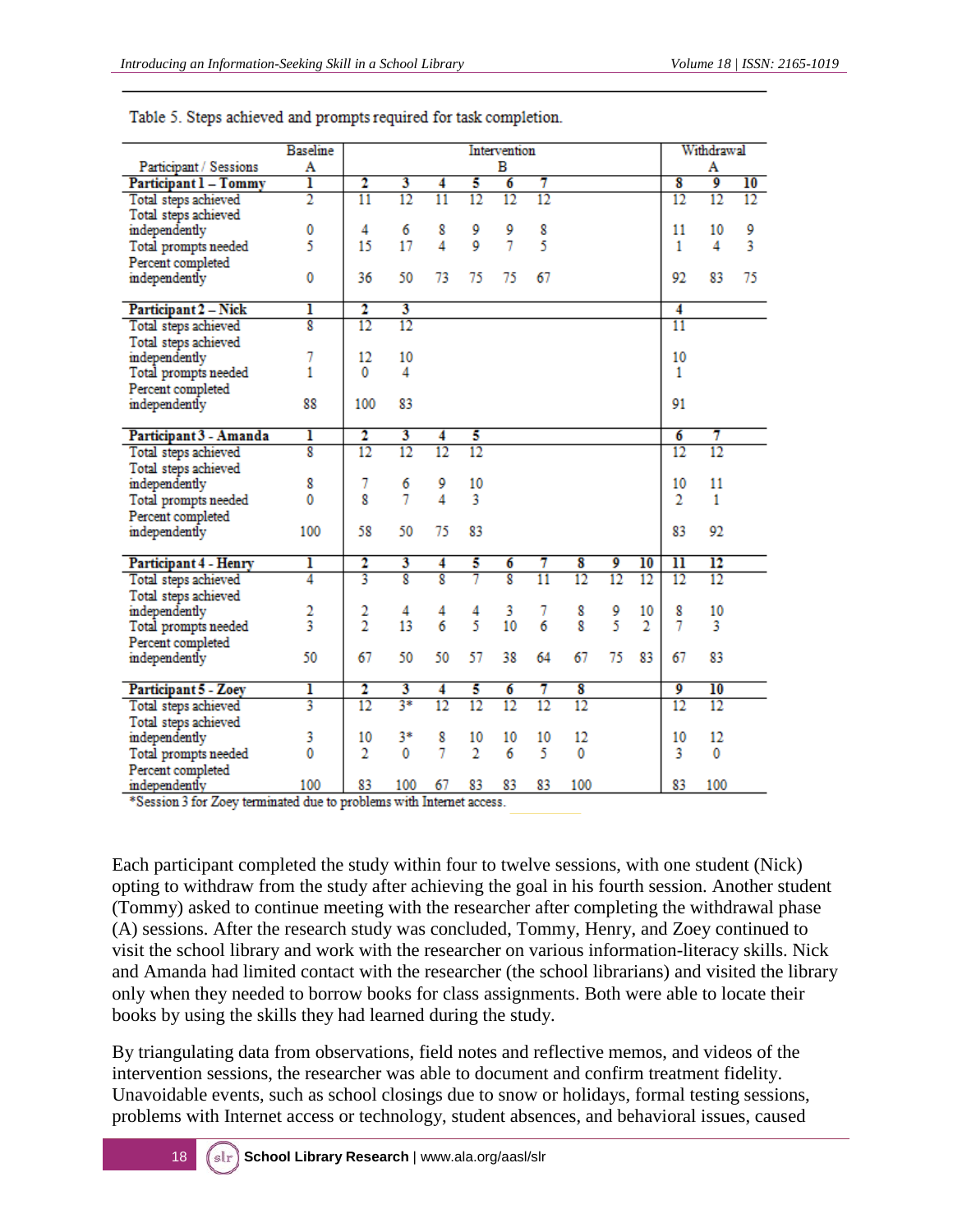delays or rescheduling of some treatment sessions. However, none of these events impacted the intervention treatment itself, which was delivered in a consistent manner with all participants without any changes being made during the study.

#### **Research Question 2: What are the perceptions of middle school students with ASD regarding their learning and the helpfulness, usefulness, and enjoyment of a video peer modeling intervention with least-to-most prompting in the library?**

The results of this questionnaire indicate that the study participants showed satisfaction with the video modeling with prompts intervention (see Table 6). Most responses recorded were either "agree" or "strongly agree." For questions related to skill acquisition, anticipated use of the skill in the future, and the value of mastering this skill, all responses were positive. Only one student responded "strongly disagree" when asked whether he or she would use the online library catalog to find books in the future. For the questions concerning study participants' enjoyment in learning how to use the online library catalog and their willingness to recommend using it to their friends, one student responded negatively, while the other four students responded positively. Only one returned survey included a response for the open-ended question; it indicated enjoyment of this learning experience.

| Table 6. Student Questionnaire Results.                                                                                   | Strongly<br>Disagree | Disagree | Agree | Strongly<br>Agree |
|---------------------------------------------------------------------------------------------------------------------------|----------------------|----------|-------|-------------------|
| Watching the video helped me learn how to search<br>for a book on the computer by myself.                                 | 0%                   | $0\%$    | 80%   | 20%               |
| Knowing how to use the online library catalog will<br>help me find information for my school projects.                    | 0%                   | $0\%$    | 20%   | 80%               |
| Knowing how to use the online library catalog will<br>help me find books that I am interested in reading<br>just for fun. | $0\%$                | $0\%$    | 60%   | 40%               |
| I will probably use the online library catalog again<br>to find books when I want information on a topic.                 | 20%                  | $0\%$    | 60%   | 20%               |
| I enjoyed learning how to use the online library<br>catalog.                                                              | $0\%$                | 20%      | 40%   | 40%               |
| I will suggest using the online library catalog to<br>my friends when they need to find a book.                           | 0%                   | 20%      | 40%   | 40%               |

Open ended Question: (Only one response to this question was recorded.)

*Please share any other opinions you have about learning how to use the online library catalog.*

"I liked learning on the computer."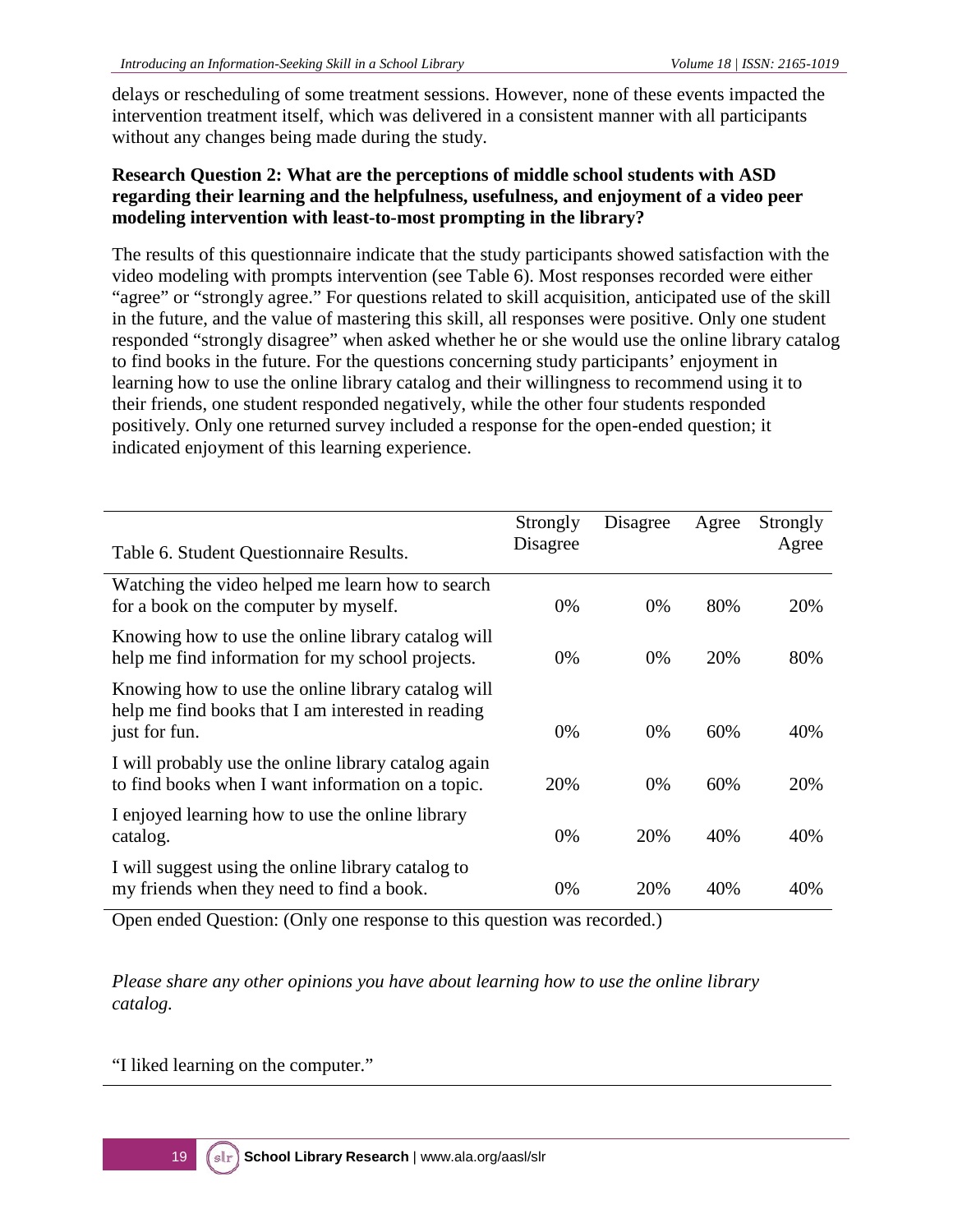# **Discussion**

The results support previous studies that used a video-modeling intervention as an instructional strategy for children with ASD (Bellini and Akullian 2007; Delano 2007b; McCoy and Hermansen 2007; Nikopoulos and Keenan 2004). It also adds to the literature by using a videomodeling intervention with least-to-most prompts with students with ASD in a school library setting for information-seeking instructional purposes.

The current study extends previous research studies comparing the effects of video modeling on acquisition of academic skills in students with ASD (Delano 2007a; Kagohara et al. 2012; Kinney, Vedora, and Stromer 2003; Knight et al. 2010; Pennington 2010). The results of this study suggest that video modeling with least-to-most prompting was successful in teaching the five participants to access the online library catalog to help them select books for academic and leisure activities. The video-modeling intervention effectively facilitated the acquisition of an information-seeking skill and contributes to the literature on school library instructional strategies for students with autism.

When reviewing the field notes, task observation forms, and transcripts, the researcher did not identify trends or areas where all or most of the study participants had difficulty in completing steps in the targeted task. However, field notes, task observation forms, and transcripts from the video recorded intervention sessions show that each of the participants approached the treatment sessions in a variety of ways: demonstrating quiet independent work, engaging in animated discussions with the researcher, completing only the tasks demonstrated, or doing self-initiated advanced searches. Individual learning styles and student characteristics may play a role in these results. Future research should take these unique learning styles and characteristics into consideration and demonstrate the understanding that instructional strategies, including video modeling, should be adapted to each student's unique learning style.

Throughout the study, the researcher maintained constant contact with the staff in the school's Special Education Department. The researcher frequently consulted with the staff to gain a better understanding of the issues associated with working with students with ASD and adapting instruction to enhance their learning experiences. Collaboration resulted in the implementation of techniques that addressed specific characteristics and behaviors of the participants that were impeding their progress but did not result in any changes to the intervention protocol. Understanding each participant's learning style, being aware of sensory stimulators that might trigger temper tantrums or shutdowns, and using common terminology and a timer system to encourage self-regulation were all management strategies shared with the researcher. These collaborative efforts proved to be invaluable in the conduct of the study. Collaboration with special education teachers can provide content-area teachers with the tools they need to make the educational experiences of their students with ASD effective and rewarding.

Although this study focused on the use of a video-modeling intervention with least-to-most prompts to teach a skill in a school library setting, it could be easily adapted to provide instruction to students with ASD in other classroom settings. According to Linda Dale Bloomberg and Marie Volpe, transferability, which allows for "understanding and knowledge to be applied in similar contexts and settings" is the goal in case study research (2012, 31). Data collected during this case study provides rich narrative details that allow for transferability to other information-seeking skills and in other content areas (Bloomberg and Volpe 2012; Maxwell 2005; Merriam 2009). The strategies used in this research could be implemented across educational settings that provide inclusionary instruction for students with ASD.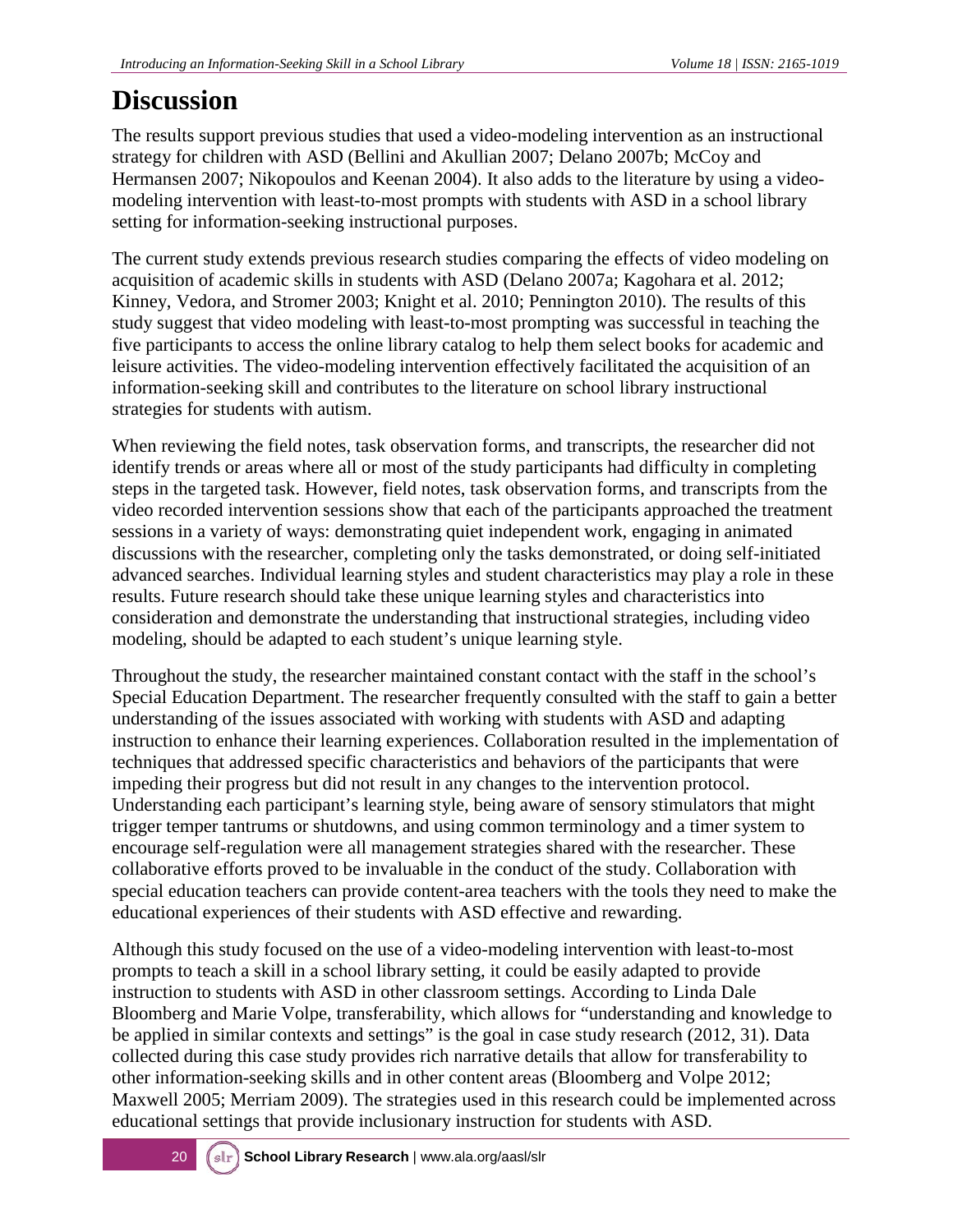Teachers of special content areas such as art, music, technology, physical education, and family and consumer science programs often struggle to find effective teaching strategies that help students with ASD successfully master the skills being taught in their classrooms. Deficits in fine motor skills, visual-motor skills, and sensory arousal sensitivity can cause students with ASD difficulty in their ability to participate in these classes (Heflin and Alaimo 2007; Turkington and Anan 2007). Previous studies have used video-modeling interventions to teach students with autism to paint (Chan et al. 2013); to shop for groceries, prepare meals, wash dishes, and acquire other life skills (Ayres and Cihak 2010; Mechling 2004; Mechling et al. 2014; Murzynski and Bourret 2007); to listen to music for leisure purposes (Chan et al. 2013; Hammond et al. 2010); to develop basketball skills (Lo, Burk, and Anderson 2014); and to use the Internet (Zisimopoulos, Sigafoos, and Koutromanos 2011).

Advances in technology have made user-friendly equipment and software readily available and reasonably priced (Bellini and McConnell 2010; and Buggey and Hoomes 2011; Collier-Meek et al. 2012). Taking advantage of these technologies, a school librarian or other classroom instructor can easily implement a video modeling with least-to-most prompting intervention for their students with ASD.

# **Limitations to Consider**

As with any research study, this case study had several limitations that have been identified by the researcher. The sample size for data collection was limited, with only five students with ASD participating. Of the five participants, analysis of the data shows that only three (Tommy, Amanda, and Zoey) successfully completed the study; Henry completed the study, but his noncompliant behaviors contributed to mixed results; Nick withdrew from the study voluntarily. All study participants attended the same suburban middle school and were enrolled in a special education program with excellent resources and staff. However, the students were mixed by gender, grade level, and formal diagnosis; their demographic characteristics were fairly representative of the population of children with ASD. Although five is a reasonable number of participants for a single-case, multiple-baseline design across participants, it is not possible to generalize the results to the ASD population as a whole. To facilitate generalization of the results of this study, replication is necessary to provide conclusive evidence that video modeling with least-to most prompts is an effective instructional strategy to teach information skills to students with ASD in a library setting.

The study did not include a formal assessment of skill maintenance after the final withdrawal (A) session. Therefore, a second limitation in this study is the inability to provide data that skills were maintained by any of the participants. This study was conducted in a public school, and the final intervention sessions with the participants ended shortly before the end of the school year. Several of the students left the school due to graduation from middle school or transfers to other school districts, circumstances that made it difficult to collect formal data on their maintenance of this skill. However, anecdotal evidence suggests that three of the five participants were able to maintain the skills learned in this intervention and use the skills in their academic pursuits. At the conclusion of the study, the researcher (the school librarian) invited all the participants to continue visiting the library. Only Tommy, Henry and Zoey accepted this offer. Eventually, they began helping in the library as student volunteers, using the skills learned in this study to assist other students in locating library books and materials.

A third limitation encountered in this study was the difficulty of controlling for prior learning behaviors. Prior knowledge was evident in the participants' independent completion of the first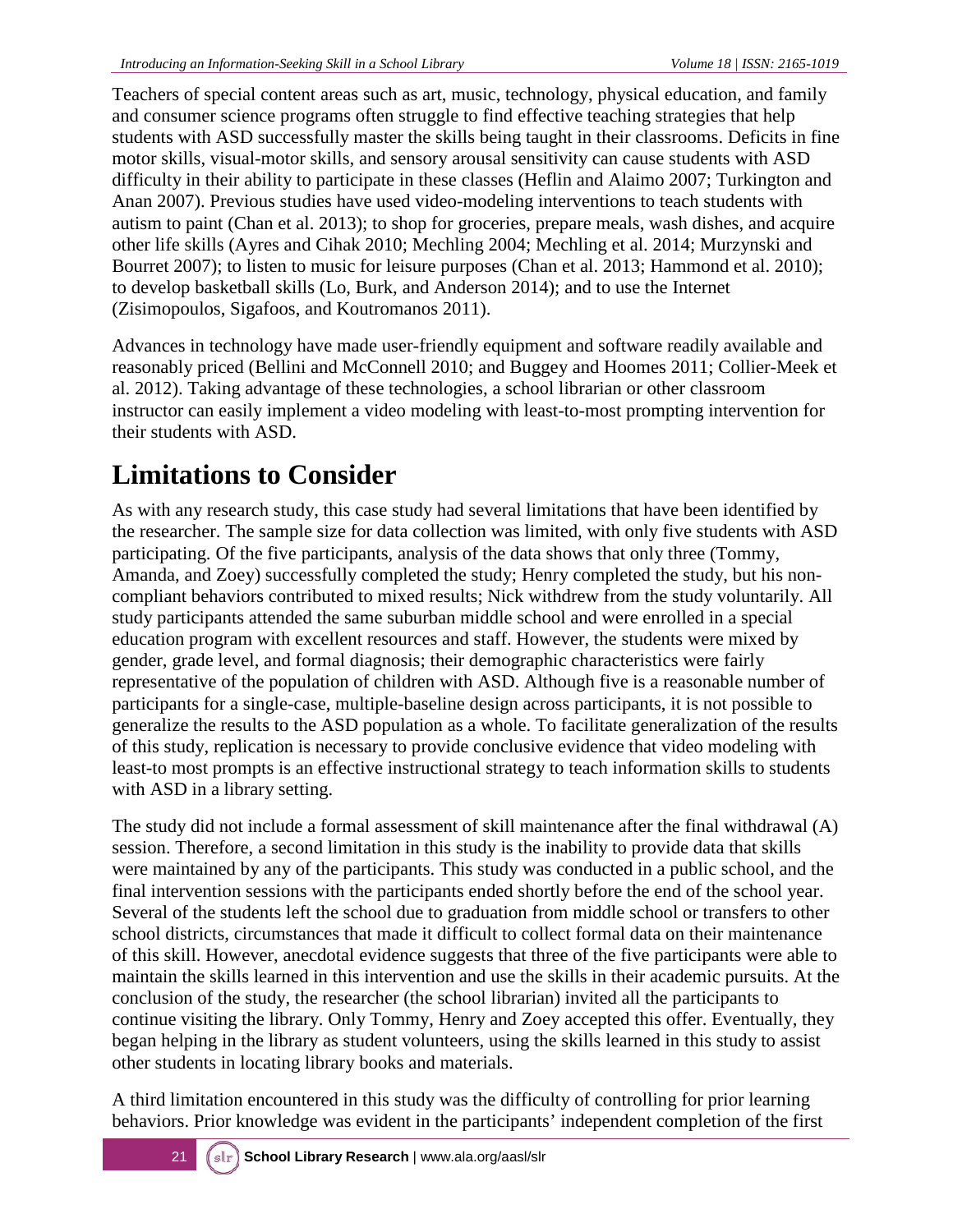several steps in the task starting with their first session, baseline phase (A) demonstrating their ability to log onto the computer and use their IDs and passwords to access the Internet. Their ability to use the computer can be attributed to computer technology classes that all students are required to attend. Because of the difficulty in controlling for prior learning histories, future researchers may consider conducting similar studies involving elementary-level children when instruction in general computer use and in using the online library catalog is usually first introduced to students; working with younger students would provide greater control over any previous exposure to this activity.

# **Conclusion**

Current research and literature on the efficacy of video modeling used in instructional strategies for students with ASD is still emerging, with most studies focusing on social and behavioral issues (Ayres and Langone 2005, 2007; Bellini and Akullian 2007; Buggey and Hoomes 2011). This study is one of only a few that have investigated the use of video modeling in a school library setting to deliver curricular instruction. Additionally, it introduces a video-modeling intervention with least-to-most prompts with students with ASD for information-seeking instructional purposes. However, a gap still exists in the area of information-literacy skills training for students with ASD.

More research in this area is needed. The resulting evidence will assist school librarians in performing their duties at optimum level, while enhancing their library instructional program offerings to assure resources and training are available to empower learners and prepare them for future academic endeavors using 21st-century literacy skills: digital, visual, textual, and technological (AASL 2007; Ennis-Cole and Smith 2011).

School environments, including the school library, must allow for physical and intellectual adaptations to provide educational opportunities for all students, including students with ASD and other conditions (Ennis-Cole and Smith 2011; Erickson, Hatch, and Clendon 2010; Gavigan and Kurtts 2009). School librarians should actively pursue opportunities to receive training and to collaborate with other members of the school staff to enhance educational programs for students with ASD; these efforts should be supported through staff development programs offered by school district administrators. Proactive efforts on the part of school librarians will help them to uphold the mandate set forth in the Library Bill of Rights and its interpretations, which emphasize the role of all librarians in reaching out to persons with disabilities and in assuring the equitable availability of resources that best suits library users' needs (ALA 1996).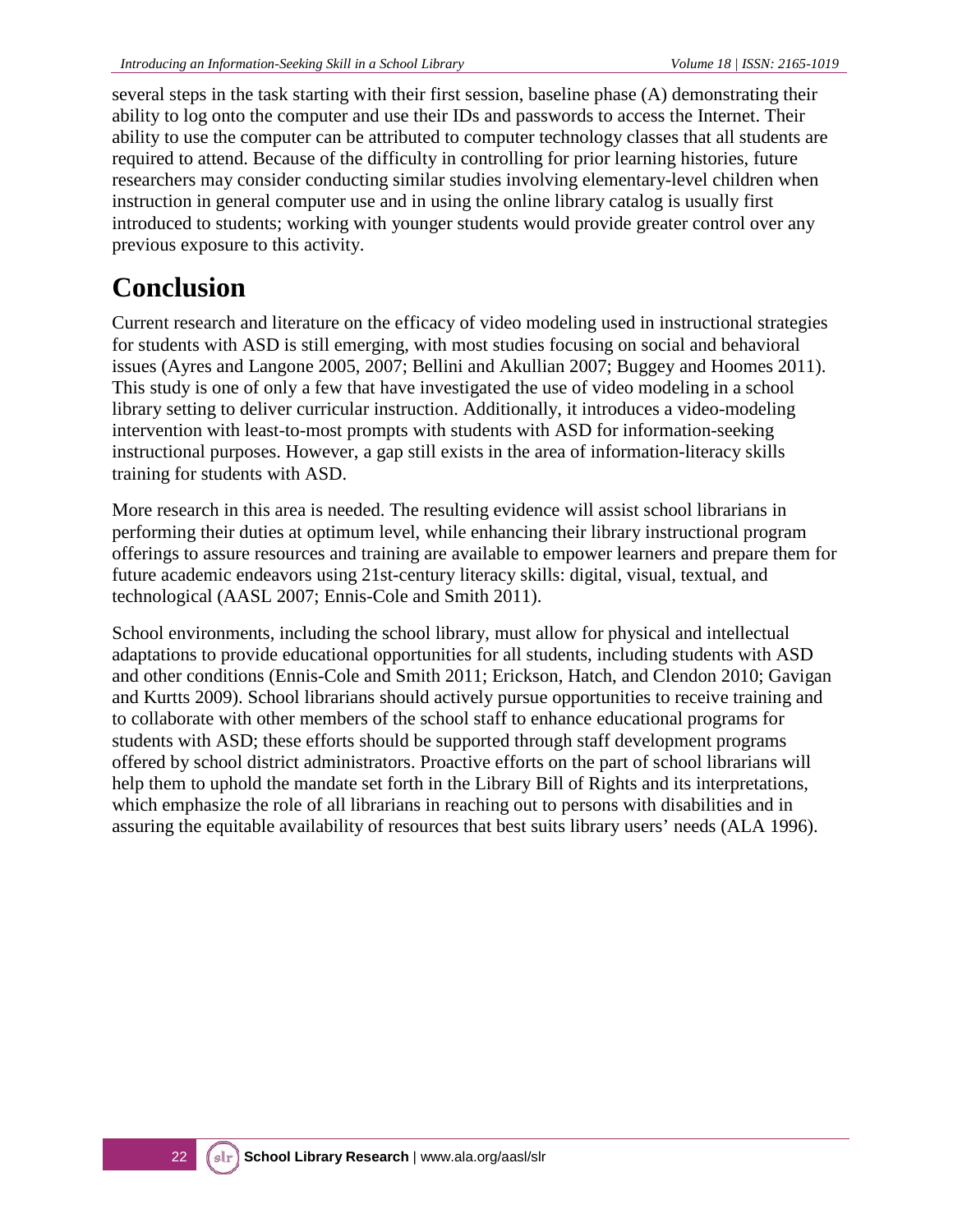# **Works Cited**

American Association of School Librarians. 2007. "Standards for the 21st-Century Learner." <http://ala.org/ala/mgrps/divs/aasl/guidelinesandstandards/learningstandards/AASL\_Lear ningStandards.pdf> (accessed October 18, 2015).

American Library Association. 1996. "Library Bill of Rights." [<www.ala.org/ala/issuesadvocacy/intfreedom/librarybill/index.cfm>](http://www.ala.org/ala/issuesadvocacy/intfreedom/librarybill/index.cfm) (accessed October 18, 2015).

———. 2009. "Services to Persons with Disabilities: An Interpretation to the Library Bill of Rights."

[<www.ala.org/ala/issuesadvocacy/intfreedom/librarybill/interpretations/servicespeopledis](http://www.ala.org/ala/issuesadvocacy/intfreedom/librarybill/interpretations/servicespeopledisabilities.cfm) [abilities.cfm>](http://www.ala.org/ala/issuesadvocacy/intfreedom/librarybill/interpretations/servicespeopledisabilities.cfm) (accessed October 18, 2015).

-. 2014. "Access to Resources and Services in the School Library Media Program: An Interpretation of the Library Bill of Rights." [<www.ala.org/ala/issuesadvocacy/intfreedom/librarybill/interpretations/accessresources.c](http://www.ala.org/ala/issuesadvocacy/intfreedom/librarybill/interpretations/accessresources.cfm)  $f_{\text{m}}$  (accessed October 18, 2015).

- Alcantara, Paulo R. 1994. "Effects of Videotape Instructional Package on Purchasing Skills of Children with Autism." *Exceptional Children* 61 (1): 40–56.
- Allen, Kendra L. 2008. "The School Library Media Program and Special Education Programs." MA Thesis, University of North Carolina, Chapel Hill. <http://dc.lib.unc.edu/cdm/singleitem/collection/s\_papers/id/1117> (accessed November 28, 2015).
- Allen, Kendra L., and Sandra Hughes-Hassell. 2010. "Meeting the Needs of Students with Disabilities." *School Library Monthly* 27 (1): 52–54.
- Apple, Allison Lowry, et al. 2005. "Effects of Video Modeling Alone and with Self-Management on Compliment-Giving Behaviors of Children with High-Functioning ASD." *Journal of Positive Behavior Interventions* 7 (1): 33–46. <doi:10.1177/10983007050070010401>.
- Ayres, Kevin Michael, and John Langone. 2005. "Intervention and Instruction with Video for Students with Autism: A Review of the Literature." *Education and Training in Developmental Disabilities* 40 (2): 183–96.

-. 2007. "A Comparison of Video Modeling Perspectives for Students with Autism." *Journal of Special Education Technology* 22 (2): 15–30.

- Ayres, Kevin, and David Cihak. 2010. "Computer- And Video-Based Instruction of Food-Preparation Skills: Acquisition, Generalization, and Maintenance." *Intellectual and Developmental Disabilities* 48 (3): 195–208. <doi:10.1352/1944-7558-48.3.195>.
- Bandura, Albert. 1969. *Principles of Behavior Modification.* New York: Holt, Rinehart and Winston.

———. 1997. *Self-Efficacy: the Exercise of Control*. New York: W. H. Freeman.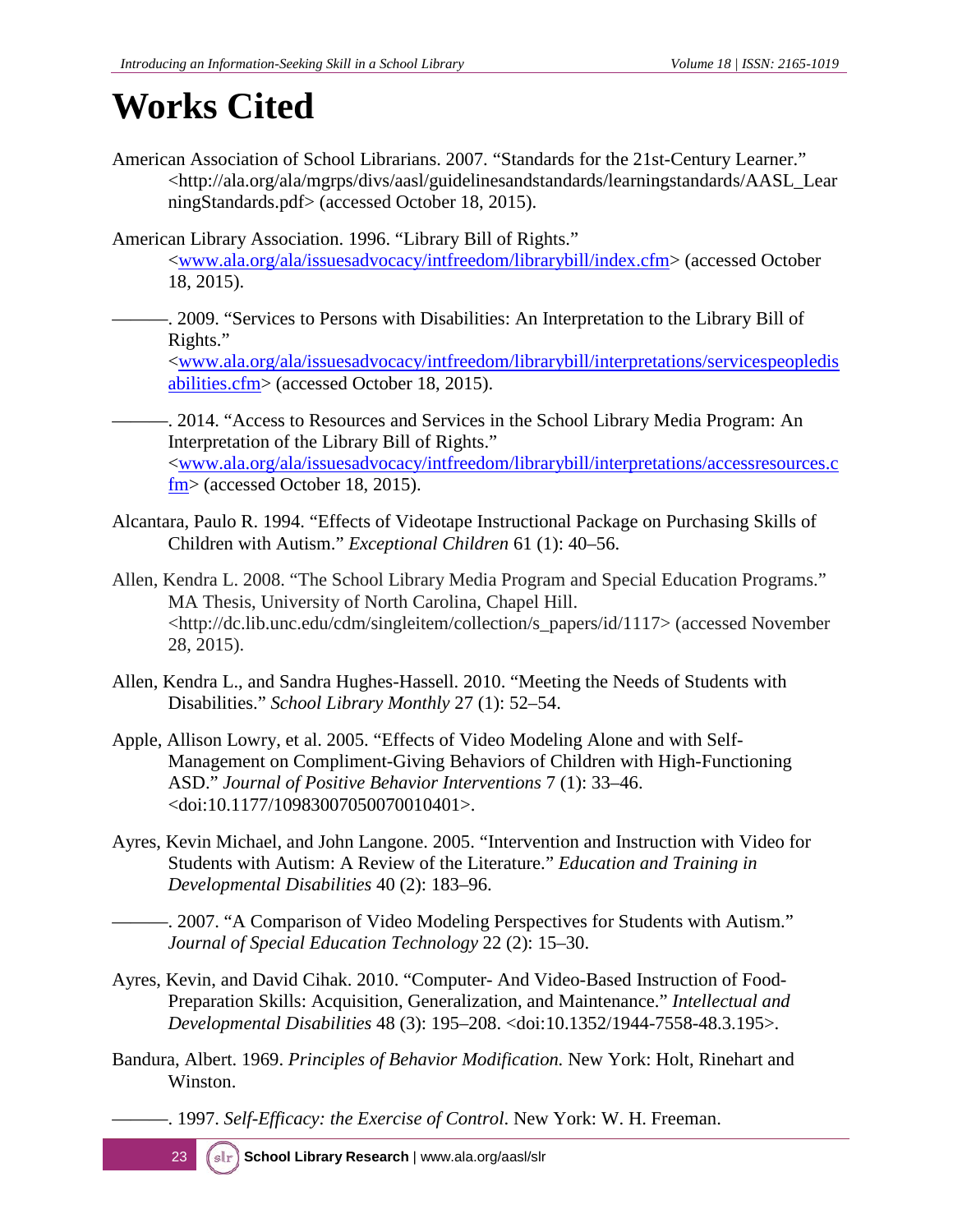- Bellini, Scott, and Jennifer Akullian. 2007. "A Meta-Analysis of Video Modeling and Video Self-Modeling Interventions for Children and Adolescents with Autism Spectrum Disorders." *Exceptional Children* 73 (3): 264–87.
- Bellini, Scott, and Luke McConnell. 2010. "Strength-Based Educational Programming For Students with Autism Spectrum Disorders: A Case for Video Self-Modeling." *Preventing School Failure: Alternative Education for Children and Youth* 54 (4): 220–227. doi:10.1080/10459881003742275.
- Berk, Laura E. 2005. "Vygotsky, Lev." In *Encyclopedia of Cognitive Science*, L. Nadel. Hoboken: Wiley.
- Bloomberg, Linda Dale, and Marie Volpe. 2012. *Completing Your Qualitative Dissertation: A Road Map from Beginning to End*. Thousand Oaks, CA: Sage.
- Bonnici, Laurie J., Stephanie L. Maatta, and Muriel K. Wells. 2009. "US National Accessibility Survey: Librarians Serving Patrons with Disabilities." *New Library World* 110 (11/12): 512–28. <doi:10.1108/03074800911007532>.
- Brault, Matthew W. 2012. *Americans with Disabilities: 2010*. Washington, DC: U.S. Census Bureau. [<www.census.gov/prod/2012pubs/p70-131.pdf>](https://www.census.gov/prod/2012pubs/p70-131.pdf) (accessed October 29, 2015).
- Buescher, Ariane V. S., et al. 2014. "Costs of Autism Spectrum Disorders in the United Kingdom and the United States." *JAMA Pediatrics* 168 (8): 721–28. <doi:10:1001/jamapediatrics.2014.210>.
- Buggey, Tom. 2005. "Video Self-Modeling Applications with Students with Autism Spectrum Disorder in a Small Private School Setting." *Focus On Autism and Other Developmental Disabilities* 20 (1): 52–63. <doi:10.1177/10883576050200010501>.
- Buggey, Tom, and Grace Hoomes. 2011. "Using Video Self-Modeling With Preschoolers With Autism Spectrum Disorder: Seeing Can Be Believing." *Young Exceptional Children* 14 (3): 2–12. <doi:10.1177/1096250610395872>.
- Center for Disease Control and Prevention. 2015. "Autism Spectrum Disorder (ASD)." [<www.cdc.gov/ncbddd/autism/index.html>](http://www.cdc.gov/ncbddd/autism/index.html) (accessed October 29, 2015).
- Chan, Jeffrey M., et al. 2013. "Teaching Leisure Skills to an Adult with Developmental Disabilities Using a Video Prompting Intervention Package." *Education and Training in Autism and Developmental Disabilities* 48 (3): 412–20.
- Charlop-Christy, Marjorie H., and Sabrina Daneshvar. 2003. "Using Video Modeling to Teach Perspective Taking to Children with Autism." *Journal of Positive Behavior Interventions* 5 (1): 12–21. <doi:10.1177/10983007030050010101>.
- Cihak, David F., and Linda Schrader. 2008. "Does The Model Matter? Comparing Video Self-Modeling and Video Adult Modeling for Task Acquisition and Maintenance by Adolescents with Autism Spectrum Disorders." *Journal of Special Education Technology* 23 (3): 9–20.
- Collier-Meek, Melissa A., et al. 2012. "Constructing Self-Modeling Videos: Procedures and Technology." *Psychology in the Schools* 49 (1): 3–14.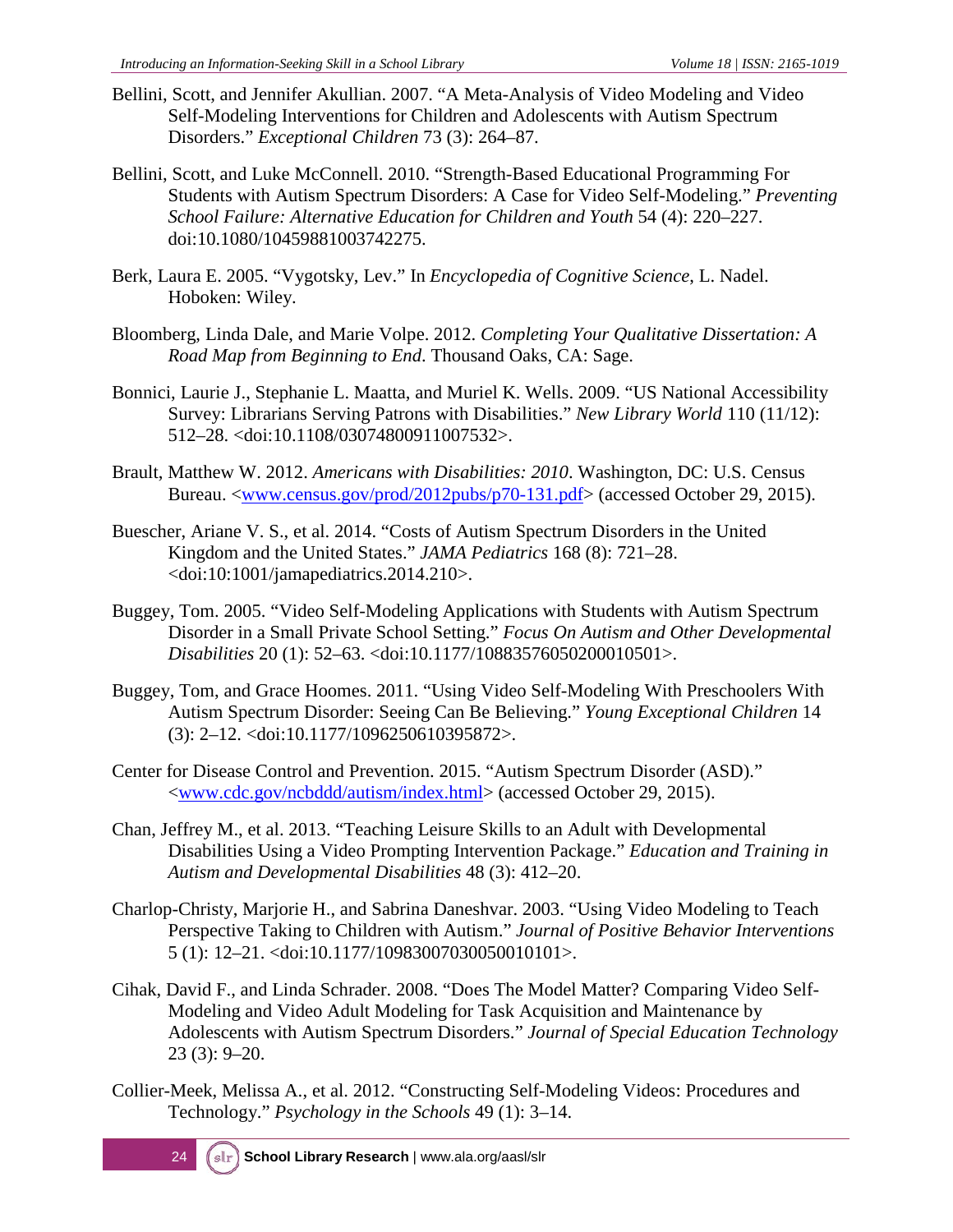- Creswell, John W. 2008. *Educational Research: Planning, Conducting, and Evaluating Quantitative and Qualitative Research*. Upper Saddle River, NJ: Pearson/Merrill Prentice Hall.
- Delano, Monica E. 2007a. "Improving Written Language Performance of Adolescents with Asperger Syndrome." *Journal of Applied Behavior Analysis* 40 (2): 345–51.
	- ———. 2007b. "Video Modeling Interventions for Individuals with Autism." *Remedial and Special Education* 28 (1): 33–42. <doi:10.1177/07419325070280010401>.
- Dowrick, Peter W. 1999. "A Review of Self Modeling and Related Interventions." *Applied and Preventive Psychology* 8 (1): 23–39. <doi:10.1016/S0962-1849(99)80009-2>.
- Ennis-Cole, Demetria, and Daniella Smith. 2011. "Assistive Technology and Autism: Expanding the Technology Leadership Role of the School Librarian." *School Libraries Worldwide* 17 (2): 86–98.
- Erickson, Karen A, Penelope Hatch, and Sally Clendon. 2010. "Literacy, Assistive Technology, and Students with Significant Disabilities." *Focus On Exceptional Children* 42 (6): 1–16.
- Farmer, Leslie. 2009. "School Library Media Specialist Collaboration with Special Education Personnel in Support of Student Learning." *Evidence Based Library and Information Practice* 4 (2): 37–55.
- ———. 2013. *Library Services for Youth with Autism Spectrum Disorders*. Chicago: American Library Association.
- Ganz, Jennifer B., Theresa L. Earles-Vollrath, and Katherine E. Cook. 2011. "Video Modeling: A Visually Based Intervention for Children with Autism Spectrum Disorder." *Teaching Exceptional Children* 43 (6): 8–19.
- Gavigan, Karen W., and Stephanie Kurtts. 2009. "AT, UD, and Thee: Using Assistive Technology and Universal Design for Learning in 21st Century Media Centers." *Library Media Connection* 27 (4): 54–56.
- Hammond, D. L,, et al. 2010. "Effectiveness of Video Modeling to Teach iPod Use to Students with Moderate Intellectual Disabilities." *Education and Training in Autism and Developmental Disabilities* 45: 525–38.
- Heflin, Juane, and Donna Fiorino Alaimo. 2007. *Students with Autism Spectrum Disorders: Effective Instructional Practices*. Upper Saddle River, NJ: Pearson/Merrill Prentice Hall.
- Hitchcock, Caryl H., Peter W. Dowrick, and Mary Anne Prater. 2003. "Video Self-Modeling Intervention in School-Based Settings: A Review." *Remedial and Special Education* 24 (1): 36–45, 56. <doi:10.1177/074193250302400104>.
- Horner, R. H., et al. 2005. "The Use of Single-Subject Research to Identify Evidence-Based Practice in Special Education." *Exceptional Children* 71 (2): 165–79.
- Kachel, Debra E., et al. 2013. "School Library Research Summarized: A Graduate Class Project, rev. ed" [<http://sl-it.mansfield.edu/upload/MU-LibAdvoBklt2013.pdf>](http://sl-it.mansfield.edu/upload/MU-LibAdvoBklt2013.pdf) (accessed November 6, 2015).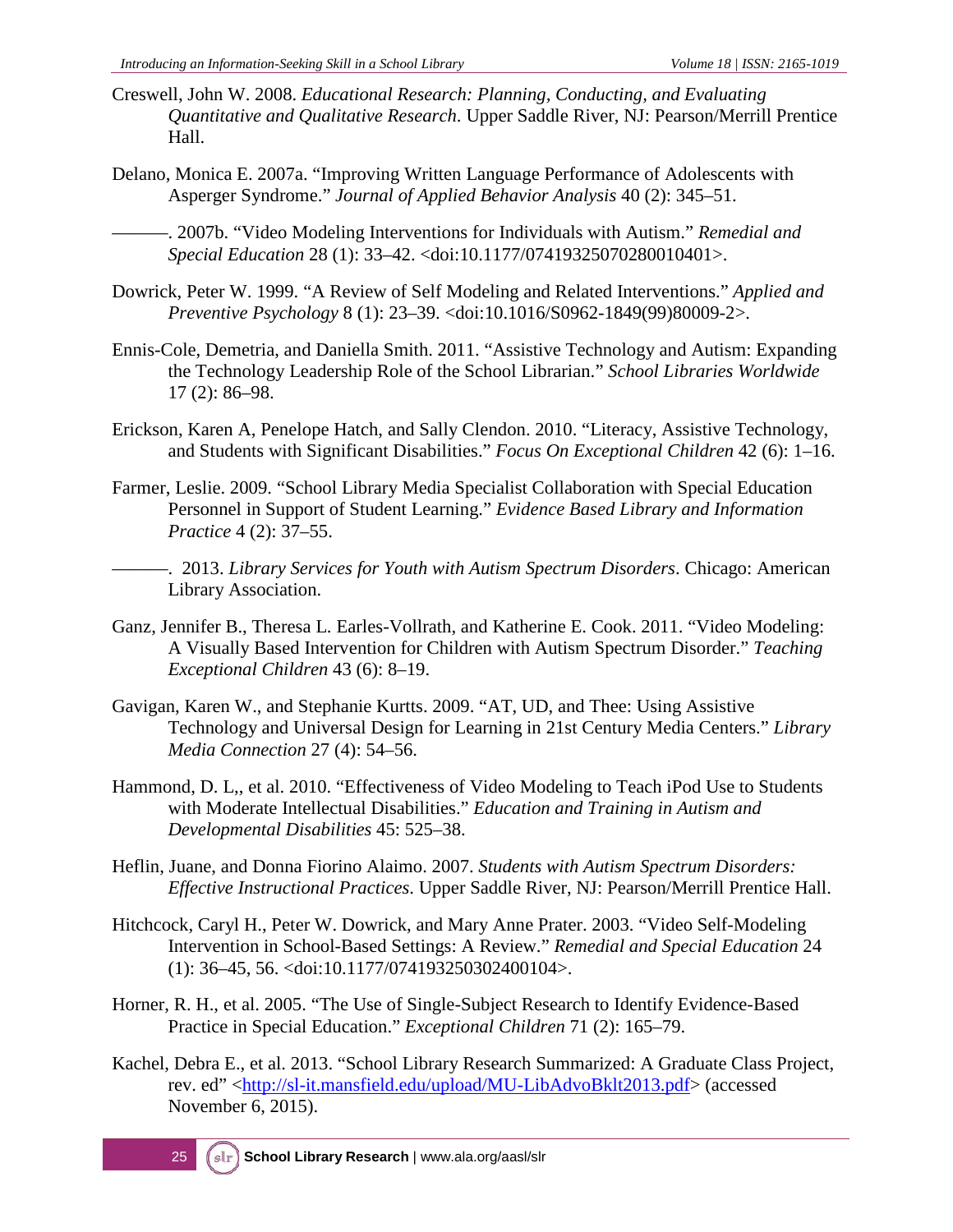- Kagohara, Debora M. 2011. "Three Students with Developmental Disabilities Learn to Operate an iPod to Access Age-Appropriate Entertainment Videos." *Journal of Behavioral Education* 20 (1): 33–43.
- Kagohara, Debora M., et al. 2012. "Teaching Children with Autism Spectrum Disorders to Check the Spelling of Words." *Research in Autism Spectrum Disorders* 6 (1): 304–10. <doi:10.1016/j.rasd.2011.05.012>.
- Kinney, Elizabeth M., Joseph Vedora, and Robert Stromer. 2003. "Computer-Presented Video Models to Teach Generative Spelling to a Child with an Autism Spectrum Disorder." *Journal of Positive Behavior Interventions* 5 (1): 22–29. <doi:10.1177/10983007030050010301>.
- Knight, Victoria, et al. 2010. "Academic Instruction for Students with Severe Disabilities." *Focus On Exceptional Children* 42 (7): 1–14.
- Krantz, P. J., and L. E. McClannahan. 1993. "Teaching Children with Autism to Initiate to Peers: Effects of a Script-Fading Procedure." *Journal of Applied Behavior Analysis* 26 (1): 121– 32. <doi:10.1901/jaba.1993.26-121>.
- Lance, Keith Curry, Marcia J. Rodney, and Christine Hamilton-Pennell. 2000a. *Measuring Up to Standards: The Impact of School Library Programs and Information Literacy in Pennsylvania Schools*. Greensburg, PA: Pennsylvania Citizens for Better Libraries. [<http://files.eric.ed.gov/fulltext/ED446771.pdf>](http://files.eric.ed.gov/fulltext/ED446771.pdf) (accessed October 29, 2015).
	- ———. 2000b. *How School Librarians Help Kids Achieve Standards: The Second Colorado Study*. San Jose, CA: Hi Willow Research and Publishing.
- Lo, Ya-Yu, Bradley Burk, and Adrienne Anderson. 2014. "Using Progressive Video Prompting to Teach Students with Moderate Intellectual Disability to Shoot a Basketball." *Education and Training in Autism and Developmental Disabilities* 49 (3): 354–68.
- MacDuff, Gregory S., Patricia J. Krantz, and Lynn E McClannahan. 2001. "Prompts and Prompt-Fading Strategies for People with Autism." In *Making a Difference: Behavioral Intervention for Autism*, 37–50. New York: Nova Science.
- Marcus, Alonna, and David A. Wilder. 2009. "A Comparison of Peer Video Modeling and Self Video Modeling to Teach Textual Responses in Children with Autism." *Journal of Applied Behavior Analysis* 42 (2): 335–41. <doi:10.1901/jaba.2009.42-335>.
- Maxwell, Joseph A. 2005. *Qualitative Research Design: an Interactive Approach*, 2nd ed. Thousand Oaks, CA: Sage.
- McCoy, Kathleen, and Emily Hermansen. 2007. "Video Modeling for Individuals with Autism: A Review of Model Types and Effects." *Education and Treatment of Children* 30 (4): 183–213. <doi:10.1353/etc.2007.0029>.
- Mechling, Linda C. 2004. "Effects of Multimedia, Computer-Based Instruction on Grocery Shopping Fluency." *Journal of Special Education Technology* 19 (1): 23–34.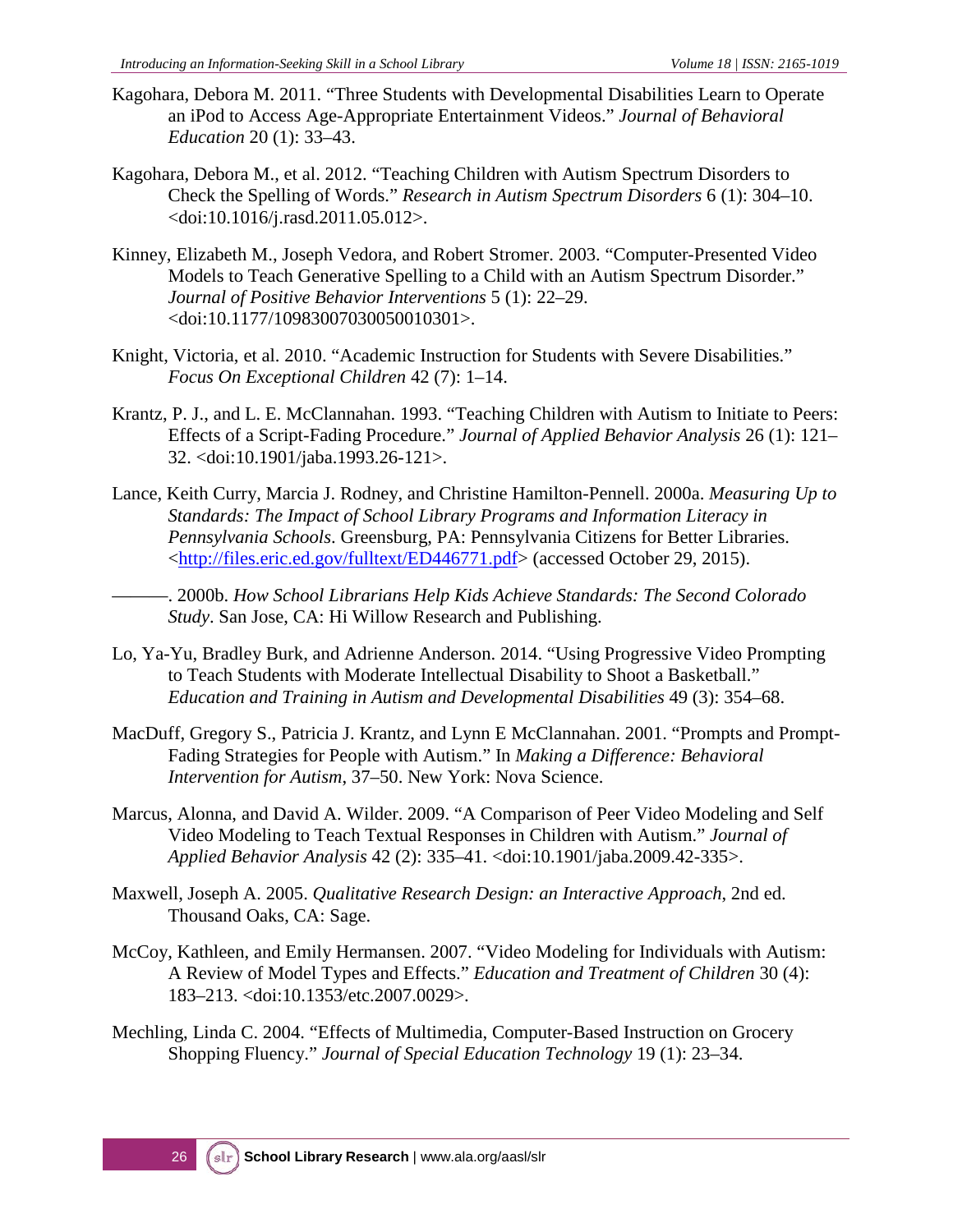- Mechling, Linda C., et al. 2014. "Continuous Video Modeling to Assist with Completion of Multi-Step Home Living Tasks by Young Adults with Moderate Intellectual Disability." *Education and Training in Autism and Developmental Disabilities* 49 (3): 368–80.
- Merriam, Sharan B. 2009. *Qualitative Research: A Guide to Design and Implementation*. San Francisco: Jossey-Bass.
- Murray, Janet. 2002. "The Implications of Inclusive Schooling for School Libraries." *International Journal of Disability, Development and Education* 49 (3): 301–22. <doi:10.1080/1034912022000007306>.
- Murzynski, Natalie T., and Jason C. Bourret. 2007. "Combining Video Modeling and Least-to-Most Prompting for Establishing Response Chains." *Behavioral Interventions* 22 (2): 147–52. <doi:10.1002/bin.224>.
- National Center for Education Statistics. 2014. "*Table 204.30. Children 3 to 21 years old served under Individuals with Disabilities Education Act (IDEA), Part B, by type of disability: Selected years, 1976-77 through 2011-2012."* <http://nces.ed.gov/programs/digest/d13/tables/dt13\_204.30.asp> (accessed November 28, 2015).
- Nikopoulos, Christos K., and Michael Keenan. 2003. "Promoting Social Initiation in Children with Autism Using Video Modeling." *Behavioral Interventions* 18 (2): 87–108. <doi:10.1002/bin.129>.
- ———. 2004. "Effects of Video Modeling on Social Initiations by Children with Autism." *Journal of Applied Behavior Analysis* 37 (1): 93–96. [<www.ncbi.nlm.nih.gov/pmc/articles/PMC1284483>](http://www.ncbi.nlm.nih.gov/pmc/articles/PMC1284483/) (accessed November 4, 2015).
- Oppenheimer, Moshe, Richard R. Saunders, and Joseph E. Spradlin. 1993. "Investigating the Generality of the Delayed-Prompt Effect." *Research in Developmental Disabilities* 14 (6): 425–44. <doi:10.1016/0891-4222(93)90036-J>.
- Pennington, Robert C. 2010. "Computer-Assisted Instruction for Teaching Academic Skills to Students with Autism Spectrum Disorders: A Review of Literature." *Focus on Autism and Other Developmental Disabilities* 25 (4): 239–48.
- Prater, Mary Anne, et al. 2012. "Video Self-Modeling to Improve Academic Performance: A Literature Review." *Psychology in the Schools* 49 (1): 71–81.
- Schreibman, Laura, Christina Whalen, and Aubyn C. Stahmer. 2000. "The Use of Video Priming to Reduce Disruptive Transition Behavior in Children with Autism." *Journal of Positive Behavior Interventions* 2 (1): 3–11. <doi:10.1177/109830070000200102>.
- Schwartz, I. S., and D. M. Baer. 1991. "Social Validity Assessments: Is Current Practice State of the Art?" *Journal of Applied Behavior Analysis* 24 (2): 189–204. <doi:10.1901/jaba.1991.24-189>.
- Sherer, Michelle, et al. 2001. "Enhancing Conversation Skills in Children with Autism via Video Technology: Which Is Better, 'Self' or 'Other' as a Model?" *Behavior Modification* 25 (1): 140–58. <doi:10.1177/0145445501251008>.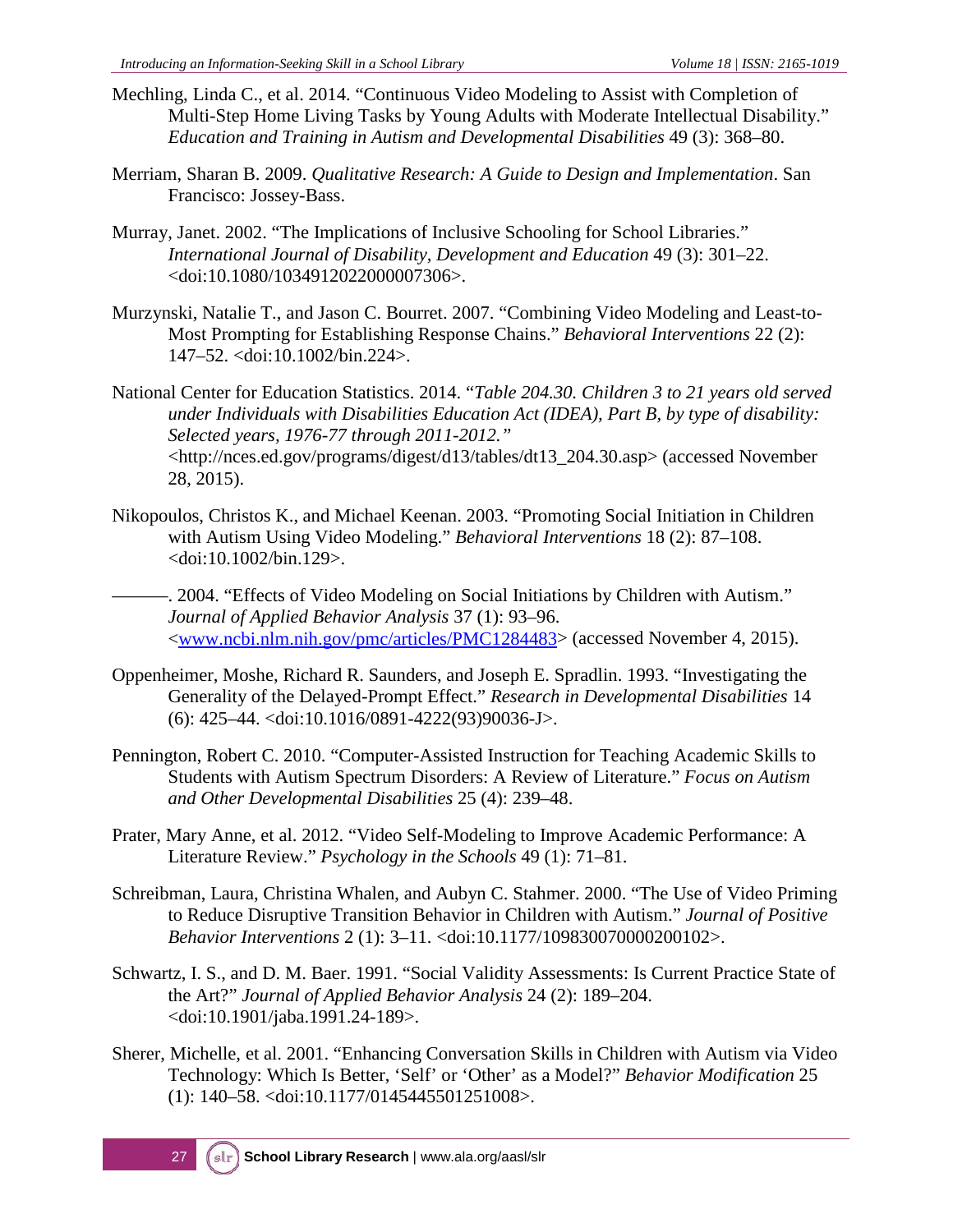- Shukla-Mehta, S., T. Miller, and K. J. Callahan. 2010. "Evaluating the Effectiveness of Video Instruction on Social and Communication Skills Training for Children with Autism Spectrum Disorders: A Review of the Literature." *Focus on Autism and Other Developmental Disabilities* 25 (1): 23–36. <doi:10.1177/1088357609352901>.
- Turkington, Carol, and Ruth Anan. 2007. *The A to Z of Autism Spectrum Disorders*. New York: Checkmark Books.
- Zisimopoulos, Dimitrios, Jeff Sigafoos, and George Koutromanos. 2011. "Using Video Prompting and Constant Time Delay to Teach an Internet Search Basic Skill to Students with Intellectual Disabilities." *Education and Training in Autism and Developmental Disabilities* 46 (2): 238–50.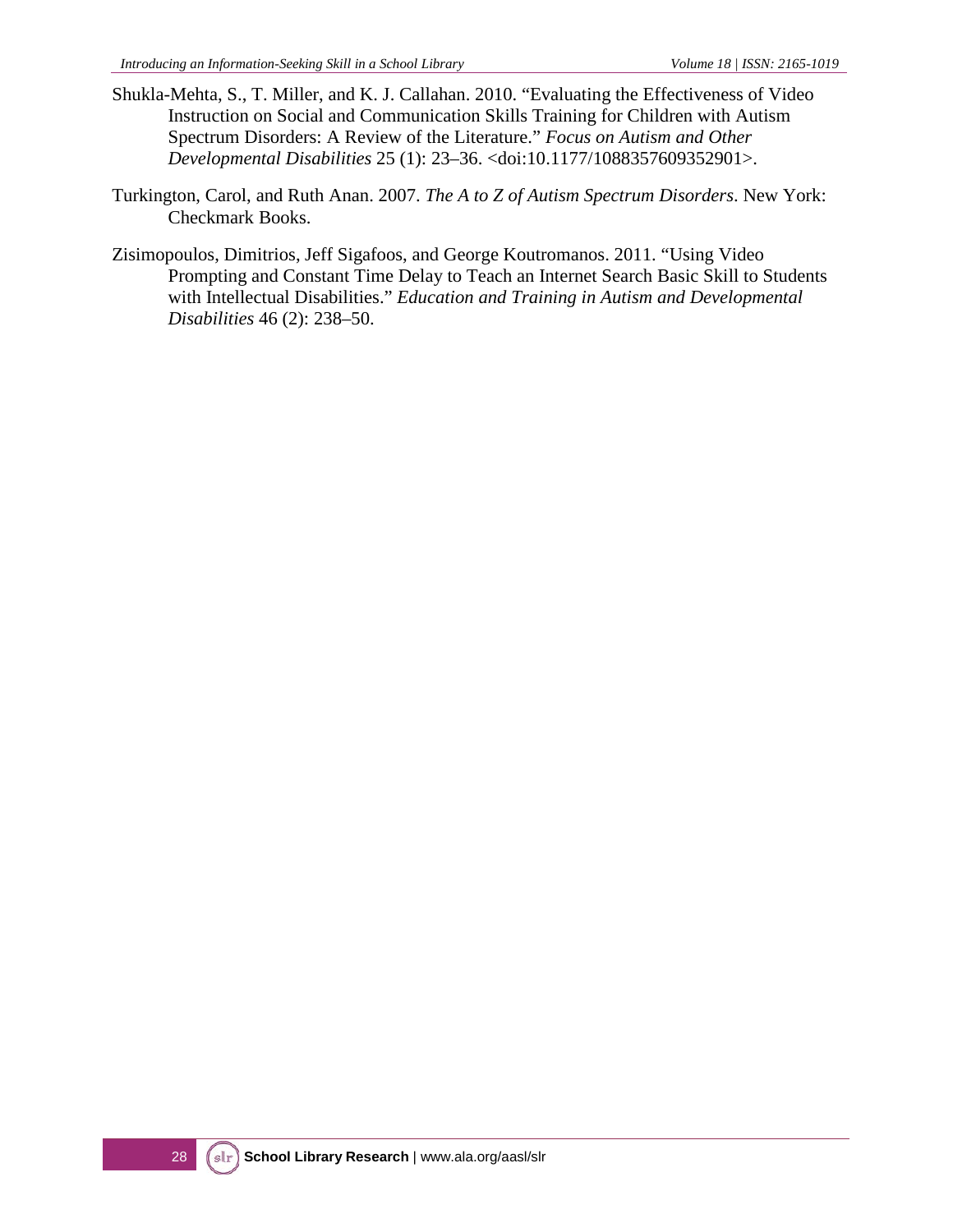## **Appendix A**

#### **Field Notes/Reflections Form**

#### **Video Modeling Intervention Instructional Strategy**

| <b>PROGRAM</b><br><b>LOCATION:</b> | <b>FIELD NOTE</b><br><b>NUMBER:</b> | DATE: | <b>START</b><br>TIME: | <b>END TIME:</b> |
|------------------------------------|-------------------------------------|-------|-----------------------|------------------|
| <b>NAME OF OBSERVER:</b>           | <b>ROLE:</b>                        |       |                       |                  |
| <b>LOCATION OF ACTIVITY:</b>       | <b>ACTIVITY NAME:</b>               |       |                       |                  |
| <b>INDIVIDUALS PRESENT:</b>        |                                     |       |                       |                  |

| <b>DESCRIPTION:</b> | <b>INTERPRETATION:</b> | NOTATIONS/     |
|---------------------|------------------------|----------------|
|                     |                        | <b>CODING:</b> |
|                     |                        |                |
|                     |                        |                |
|                     |                        |                |
|                     |                        |                |
|                     |                        |                |
|                     |                        |                |
|                     |                        |                |
|                     |                        |                |
|                     |                        |                |
|                     |                        |                |
|                     |                        |                |
|                     |                        |                |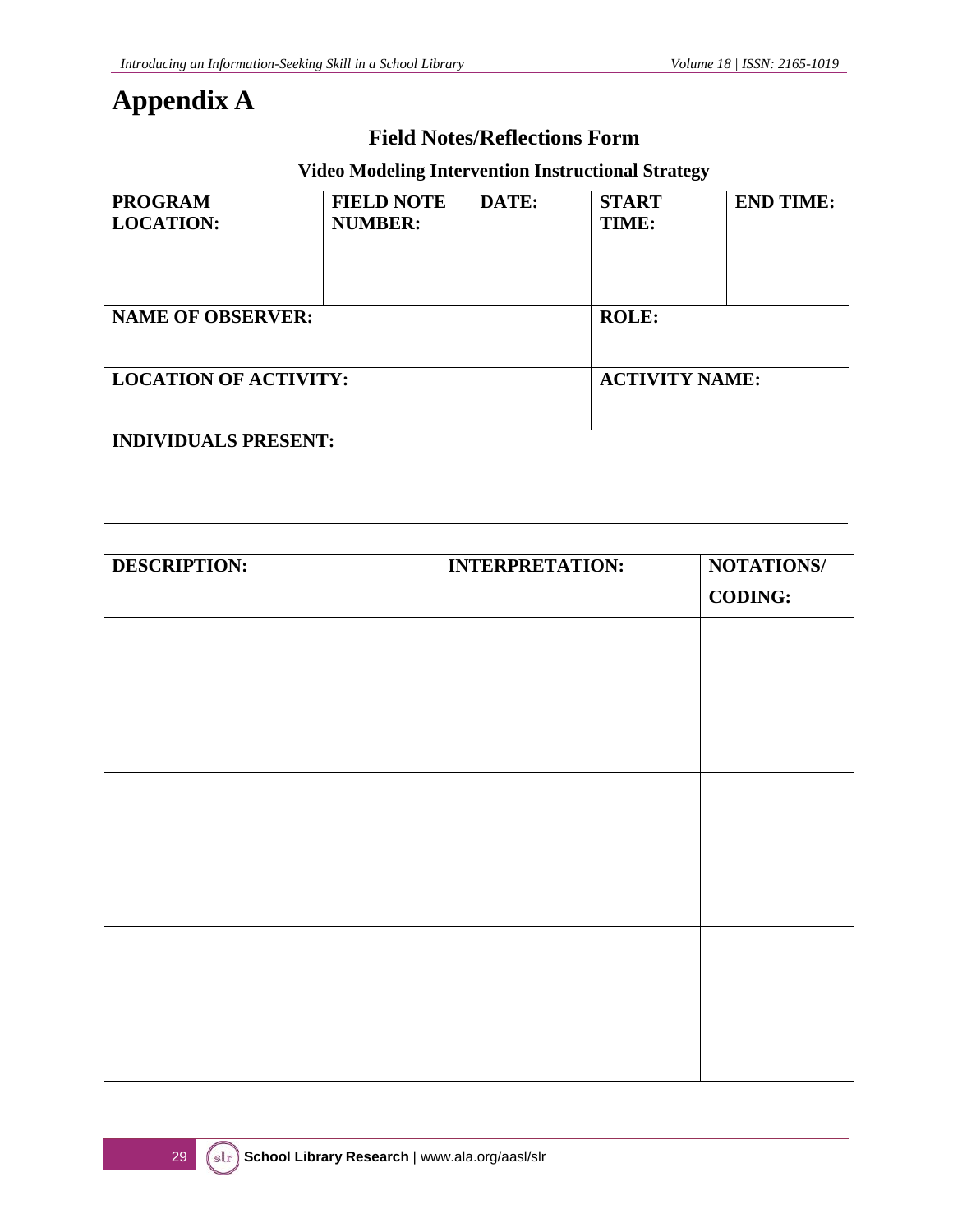# **Appendix B**

## **Student Questionnaire**

Please read each sentence carefully and circle the number that best describes your response. Use the scale listed below each statement to determine how it reflects your opinion.

**1. Watching the video helped me learn how to search for a book on the computer by myself.**

| Strongly disagree | Disagree | Agree | Strongly agree |
|-------------------|----------|-------|----------------|

**2. Knowing how to use the online library catalog will help me find information for my school projects.**

| Strongly disagree | Disagree | Agree | Strongly agree |
|-------------------|----------|-------|----------------|

**3. Knowing how to use the online library catalog will help me find books that I am interested in reading just for fun.**

| Strongly disagree | Disagree | Agree | Strongly agree |
|-------------------|----------|-------|----------------|

**4. I will probably use the online library catalog again to find books when I want information on a topic.**

| Strongly disagree | Disagree | Agree | Strongly agree |
|-------------------|----------|-------|----------------|

#### **5. I enjoyed learning how to use the online library catalog.**

| Strongly disagree | Disagree | Agree | Strongly agree |
|-------------------|----------|-------|----------------|

**6. I will suggest using the online library catalog to my friends when they need to find a book.**  $1$  2 3 4

| Strongly disagree | Disagree | Agree | Strongly agree |
|-------------------|----------|-------|----------------|

Please share any other opinions you have about learning how to use the **online library** catalog. You may write your comments below or ask an adult to help you complete this section.

Thank you for your time and participation in this project.